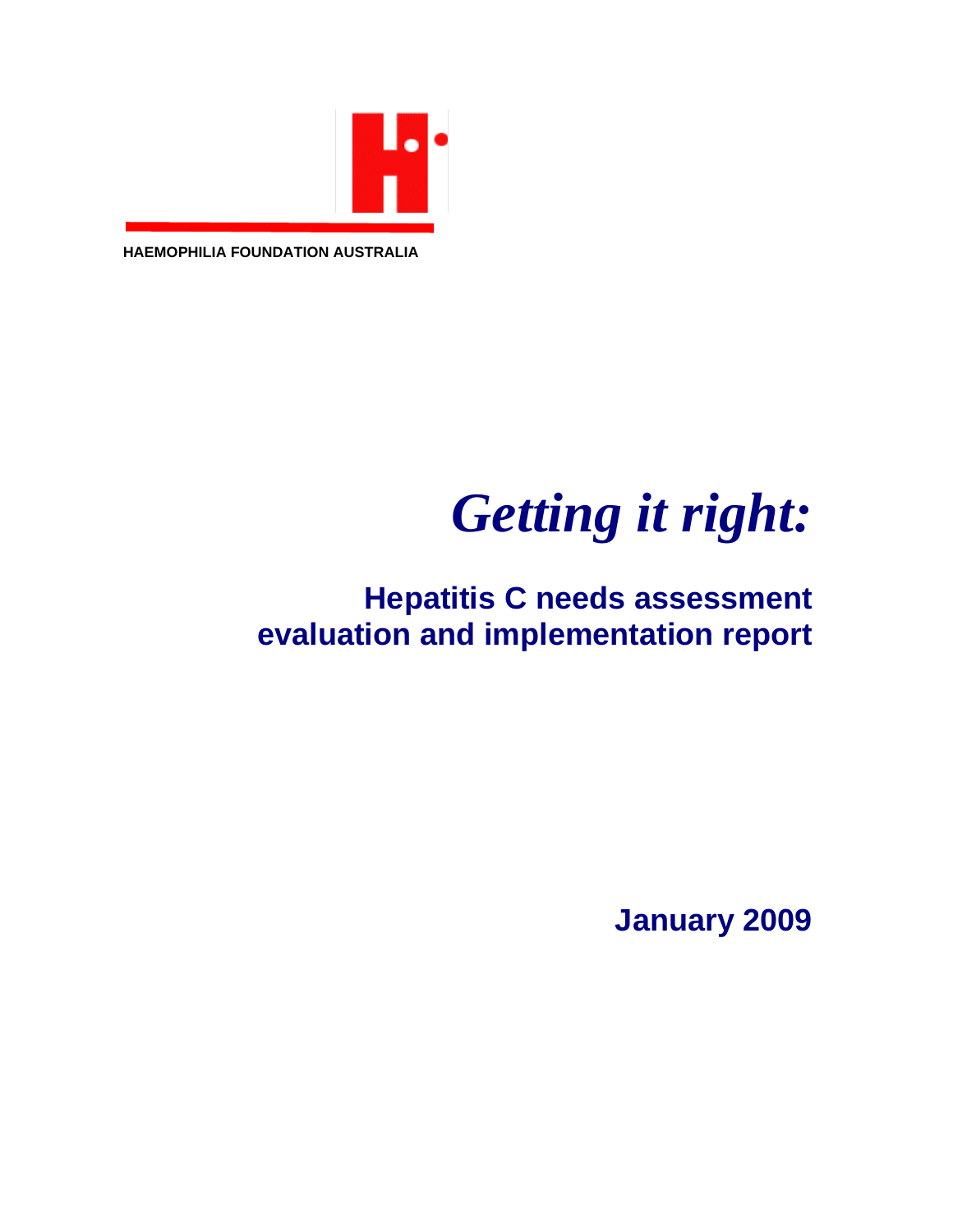## *Foreward*

This evaluation highlights Haemophilia Foundation Australia (HFA)'s ongoing commitment to addressing the needs of the bleeding disorders community affected by hepatitis C.

In October 2007 Haemophilia Foundation Australia released its Hepatitis C Needs Assessment Report (*"A Double Whammy": living with a bleeding disorder and hepatitis C*). HFA then began the evaluation and implementation stage of the Needs Assessment. This report summarises the findings and outcomes from this stage of the needs assessment.

Why evaluate the HFA work on hepatitis C so far?

For HFA there were two important aspects to take into account:

Have we got it right? Is what we are doing having the impact we hoped? Do we need to adapt any of our activities or recommendations? Can we find answers to the questions raised in the needs assessment?

The process of consultation is important in itself. It gives a voice to our members - people with bleeding disorders and their partners and families - raises awareness of the issues and invites people to start working on solutions. Listening and taking note of feedback is crucial to an effective response. Both community and health professionals have an opportunity to comment on what has been recommended and feed back on issues and changes they feel are significant.

Many people have been involved in the evaluation and implementation stage: individual members of the bleeding disorders community, state and territory Haemophilia Foundations, health professionals, Hepatitis Councils and the National Association of People Living with HIV/AIDS (NAPWA), along with staff at HFA, along with others who gave support and advice..

As was the intention with this stage, consultation has worked hand in hand with development. When they have reviewed their current practices and activities and considered ways to comment on or implement the recommendations, the Foundations, Hepatitis C Councils and health professionals have directed considerable energy towards working on the hepatitis C needs identified in the Report and renewing relationships with each other.

Thanks to all those who have participated in creating this report.

Gavin Finkelstein President Haemophilia Foundation Australia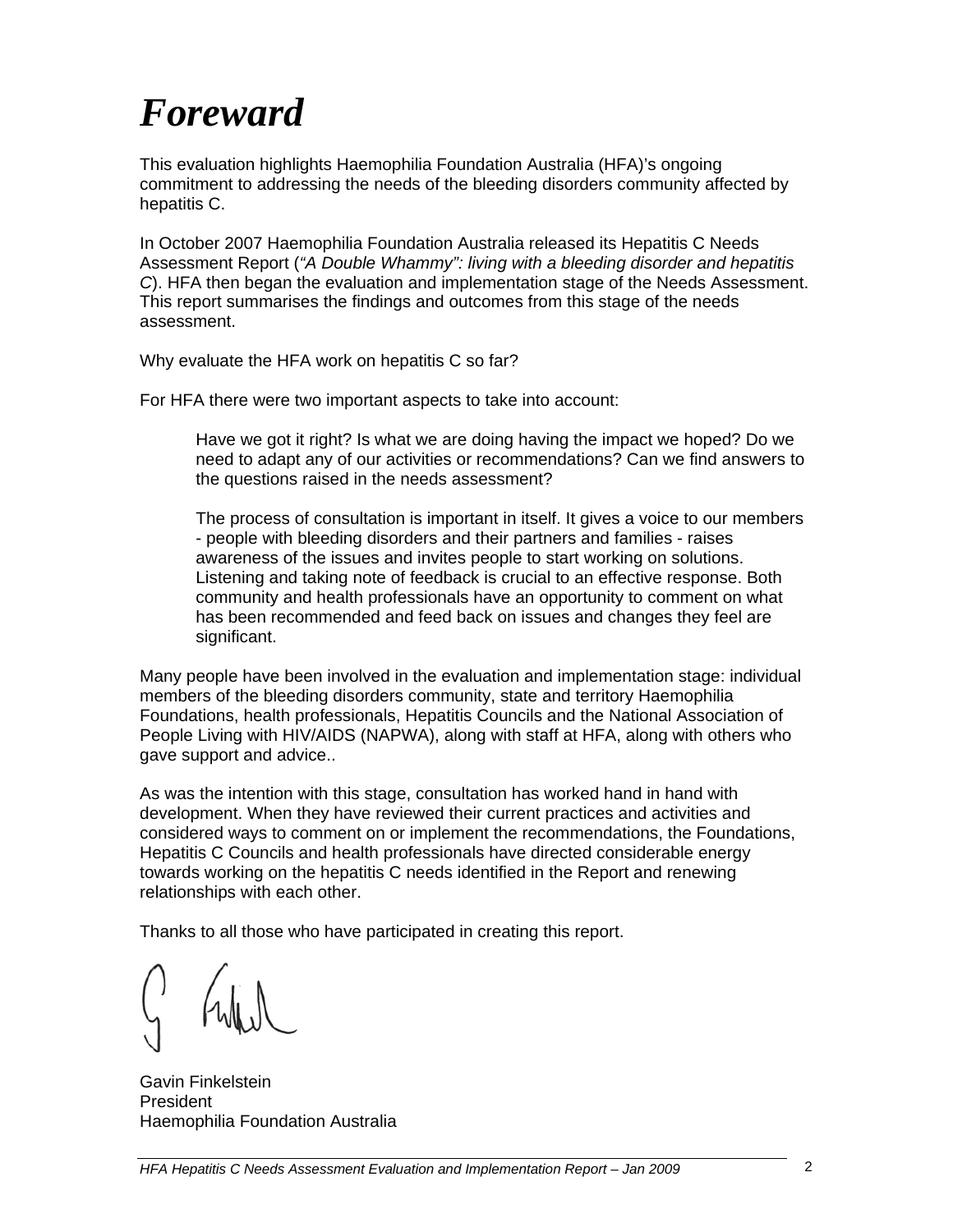#### **CONTENTS PAGE**

| Summary of key findings                                                                                                                 | 5                                     |
|-----------------------------------------------------------------------------------------------------------------------------------------|---------------------------------------|
| How was the evaluation conducted?                                                                                                       | 7                                     |
| Focus groups                                                                                                                            | 9                                     |
| Health impacts<br>Treatment<br><b>Health services</b><br>Living with hepatitis C<br>Carers<br>Information feedback<br><b>Priorities</b> | 9<br>11<br>13<br>16<br>23<br>24<br>27 |
| Consultation with Haemophilia Foundations                                                                                               | 28                                    |
| Consultation with health professionals                                                                                                  | 29                                    |
| Feedback: 'Double Whammy' report and HFA hepatitis c publications                                                                       | 33                                    |
| Outcomes                                                                                                                                | 35                                    |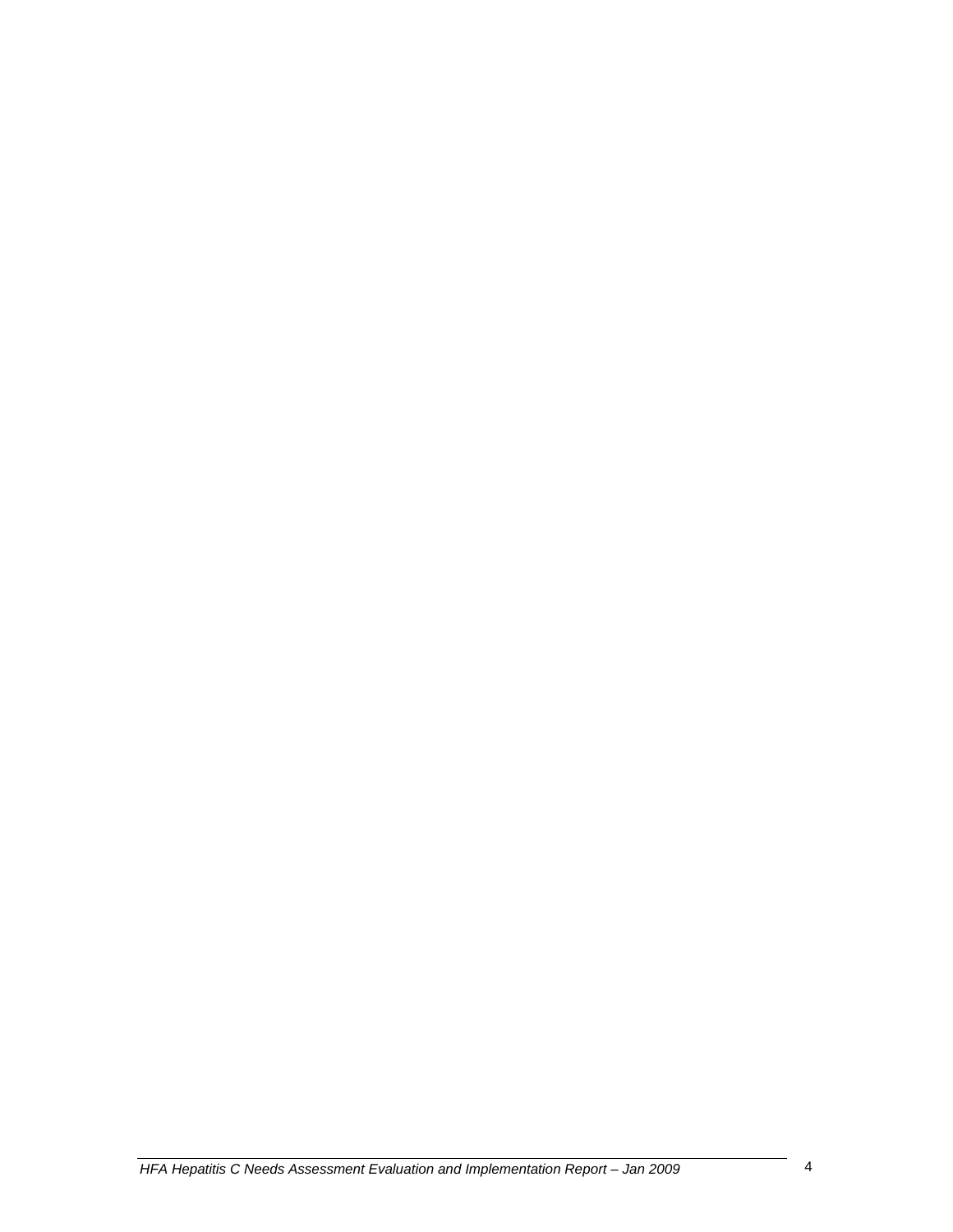#### **SUMMARY OF KEY FINDINGS**

#### **Health and treatment issues**

- Experiences of hepatitis C variable. Some are well. Some have more severe symptoms and an erratic pattern of health which impacts ability to carry out daily activities. Some feel haemophilia is more of a problem than hepatitis C.
- Haemophilia Centres continue to report seeing increasing numbers of older patients (30 yrs and older) with deteriorating liver health. People in their 20s more likely to feel well or have cleared the virus. People less likely to check their liver health or seek treatment if not aware of symptoms.
- As people age, health problems become more complex and impact on each other. Overload with health conditions an issue for some, with fatigue and mobility problems limiting their ability to manage all of their health care issues. Can be further complicated if they are HIV co-infected. They deal with the most pressing issues and let others slip, sometimes with serious health consequences.
- Treatment barriers: concerns about financial issues, length of time off work required, already vulnerable in the workplace due to haemophilia; side-effects; likelihood of treatment success; other health issues.
- Factors assisting with monitoring and treatment: hearing other people's experiences; prompts from the Haemophilia Centre to review liver health; support from professionals and family/friends; good relationship with specialist.

#### **Health services**

- Greater focus on hepatitis C care and liver health review in Haemophilia Centres over last 12 months. More confident about process. Some undertaking systematic review, larger centres review when they see patients. Loss of contact with significant number of people and hepatitis C health due to delivery of factor to individual, mainly those with moderate or mild haemophilia or von Willebrand disorder – less need to visit hospital and less opportunity to begin review process.
- Haemophilia Social Workers/Counsellors vital in providing networking and communication between hepatitis clinics and Haemophilia Centres: little routine contact. Hepatitis care can be lost to follow-up.
- People with more complex issues would like a more holistic approach to their care: more co-ordination of care and appointments and support for managing multiple health problems and negotiating the health system and social services.

#### **Living with hepatitis C/support/education**

- Lasting impact of diagnosis with hepatitis C. Also has impact on parents and siblings.
- Many experience fear of future and feel hepatitis C adds to their vulnerability.
- Dealing with unsuccessful or unavailable treatment a significant problem
- Difficulties for single men to start new relationship; support of partner very important
- Indirect costs associated with hepatitis C. Would be helpful to have a financial advisor to help ends meet. Flexible working arrangements needed to manage erratic health problems and appointments. Hepatitis C can impact on ability to work from 30s onwards.
- Disclosure: some have had painful experiences, others received compassion. Have become more skilled at knowing how to disclose and to whom over time.
- Support: men rarely seek support directly. Culture of stoicism and self-sufficiency. Wary of acknowledging need for help or mental health issues. Carers also need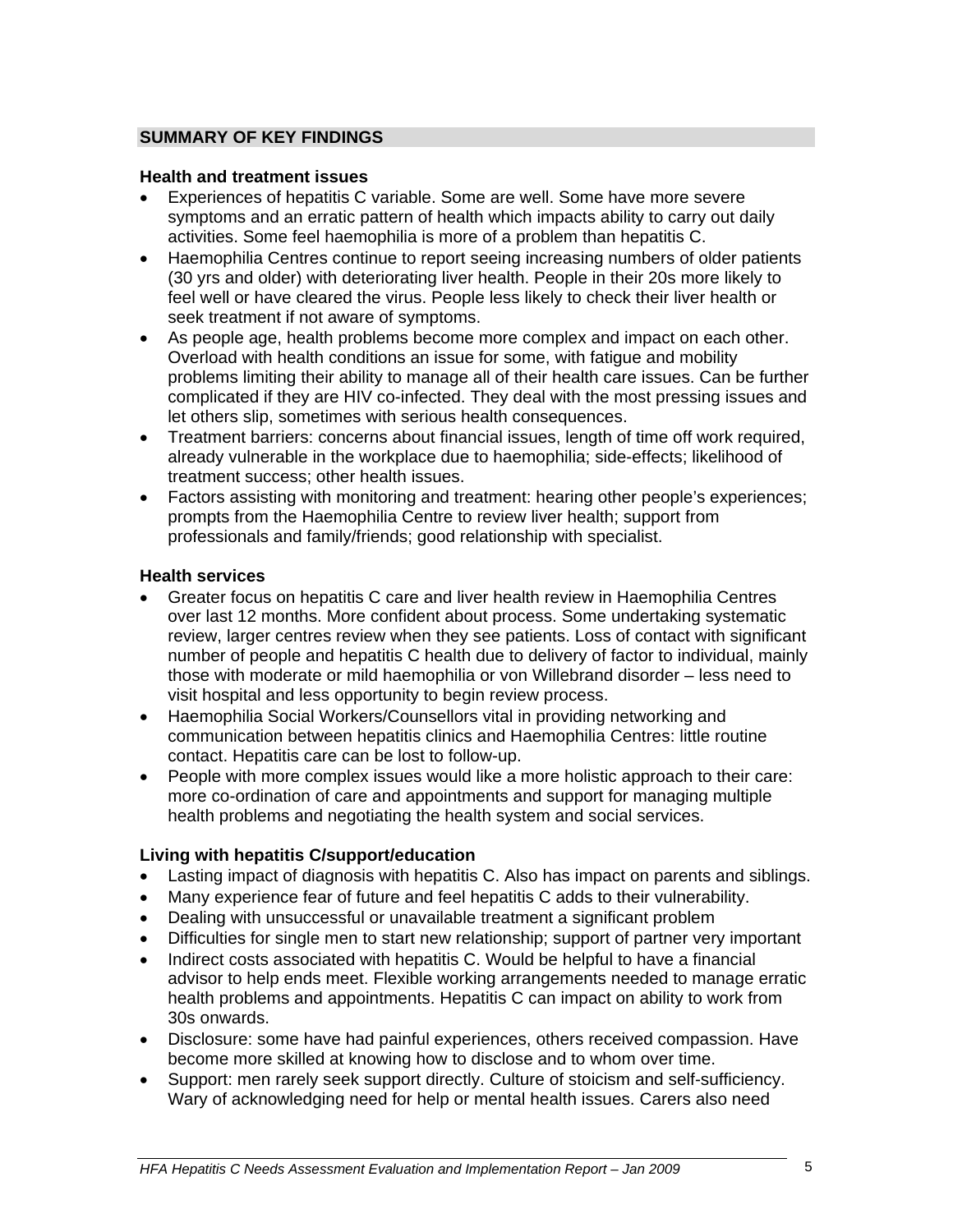support but sometimes do not know when and where to go. Would be helpful to have safe and facilitated environment to talk about clinical issues with other men.

• Young people need education on hepatitis C, relationships, disclosure, finances, diet and exercise

#### **Feedback on information and HFA hepatitis C publications**

- **Hepatitis C information:** some had noticed more information on hepatitis C available in last 12 months; others had not. Plenty of in-depth information available from Hepatitis C Councils
- **HFA hepatitis C information booklet:** useful, concise, relevant. Some had not seen it before the focus groups. Add information on doctor-patient relationship.
- *'Double Whammy'* **Report:** nearly everyone had received a copy. Too big for some, others found depth useful. Understood need to provide evidence for government and health services. Personal stories powerful; felt connected, encouraged to take action on health; good to see HFA taking action on hepatitis C. Break report down into shorter "bites" on topics and republish. Rerelease summary as many missed it – was placed in front cover of report. Experiences resonated for most; some had more positive experiences. Recommendations appropriate.
- **Hepatitis C updates:** good format and information. Liked personal stories; need more positive stories about treatment. Need to promote.

#### **Outcomes**

- *'Double Whammy'* Report distributed widely
- HFA Hepatitis C Working Party prioritised and began implementation of recommendations; planned strategic response
- Successful submission to government on extending access to subsidised retreatment for hepatitis C
- Continuing work with haemophilia health professionals on following up key findings of report
- Production of brief hepatitis C updates on priority issues (treatment and test results). Newsletter articles on topics from *'Double Whammy'* Report and personal stories
- Funding sought for other resources and wellbeing workshop
- Expert advice sought on insurance and superannuation issues. Guide circulated.
- Presentations and promotion of HFA publications to raise awareness among health professionals of hepatitis C issues for people with bleeding disorders
- Community interest in Report and issues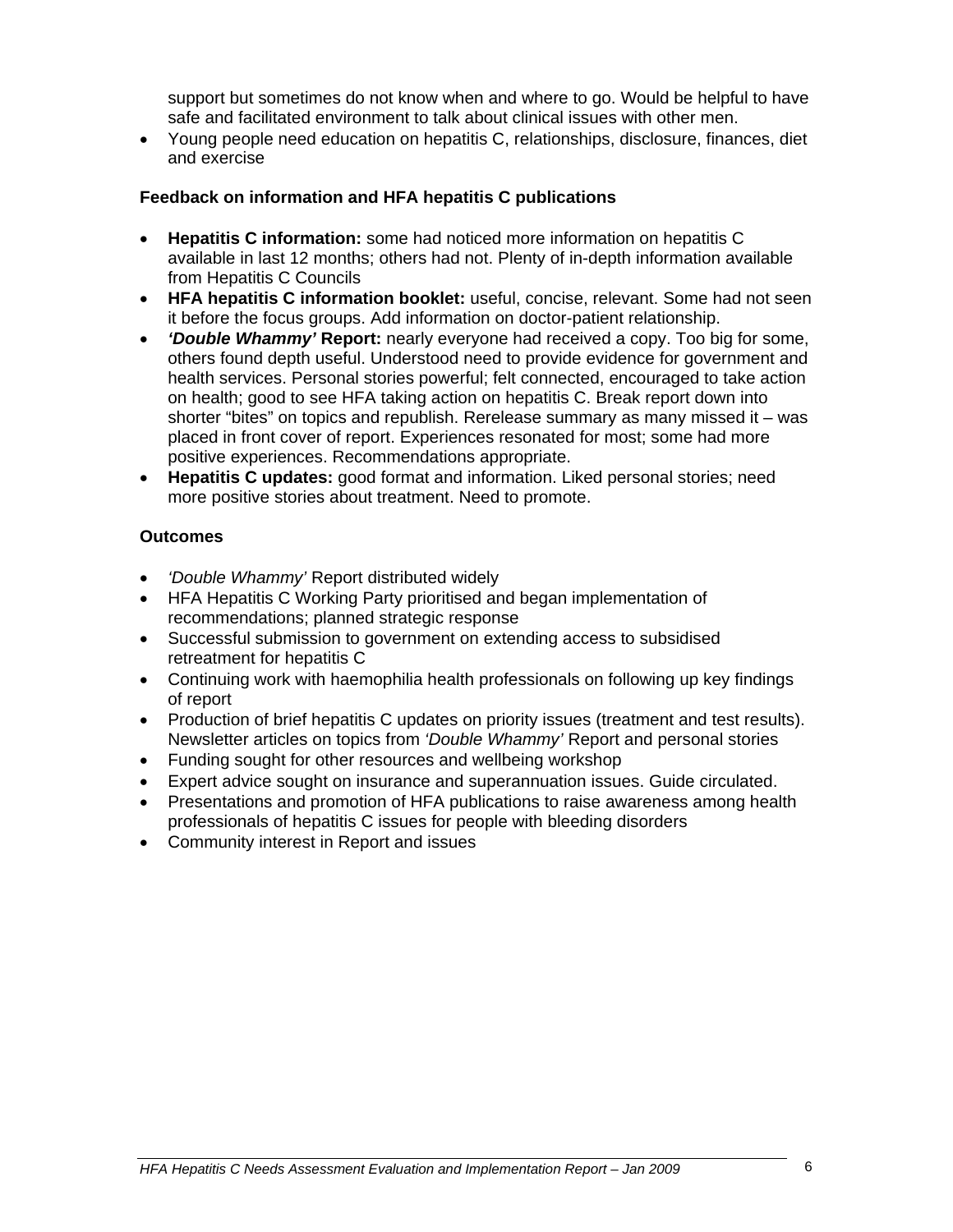#### **HOW WAS THE EVALUATION CONDUCTED?**

Consultation with community and health professionals for the evaluation and implementation stage of HFA's hepatitis C needs assessment took place between December 2007 and September 2009. Some further discussions were held with the Australian Haemophilia Nurses' Group and the Australia/New Zealand Haemophilia Social Workers' and Counsellors' Group in October 2009.

The evaluation and implementation stage aimed to

- Seek feedback on the *'Double Whammy'* Report and other recent HFA publications and activities relating to hepatitis C
- Check whether needs in all states and territories were consistent with the HFA hepatitis C needs assessment ('*Double Whammy')* report and identify further or different needs, if relevant
- Seek feedback on the impact of Haemophilia Foundation and health service work on hepatitis C in the last 12 months
- Gather further information on some identified gaps
- Prioritise and fine tune the Report recommendations
- Commence implementation of the recommendations.

Consultation and feedback involved:

- Intensive consultation on hepatitis C issues in two states/territories where focus groups had not previously been held. This included community focus groups and indepth discussions with local Haemophilia Foundations, haemophilia and hepatitis health professionals and Hepatitis C Councils.
- Consultation with all Australian haemophilia centres about any changes to patients' hepatitis C health and services in the last 12 months
- Community feedback on the 'Double Whammy' report and HFA hepatitis C publications through the 'Your Say' feedback form. Haemophilia health professionals were also asked for any community feedback on the Report or HFA publications
- Feedback discussions with the Australian Haemophilia Nurses' Group and the Australia/New Zealand Haemophilia Social Workers' and Counsellors' Group.

#### **Focus groups**

Three focus groups were held in two states during March 2008. Separate focus groups were held for people with bleeding disorders and for partners/parents/family. They were led by the HFA Policy Officer and the Haemophilia Social Worker/Counsellor.

Participants included:

- 8 men with bleeding disorders affected by hepatitis C
- 3 parents. The parents were not related to people in the other focus groups.

The information concerning one participant was withdrawn on request for personal reasons.

People were invited to participate in the focus groups through a mail out by their local Haemophilia Foundation. Before the focus groups in each state the Haemophilia Social Worker/Counsellor discussed what the focus groups would involve with all people who volunteered to attend. There was no focus group of partners/family in one state due to lack of participants.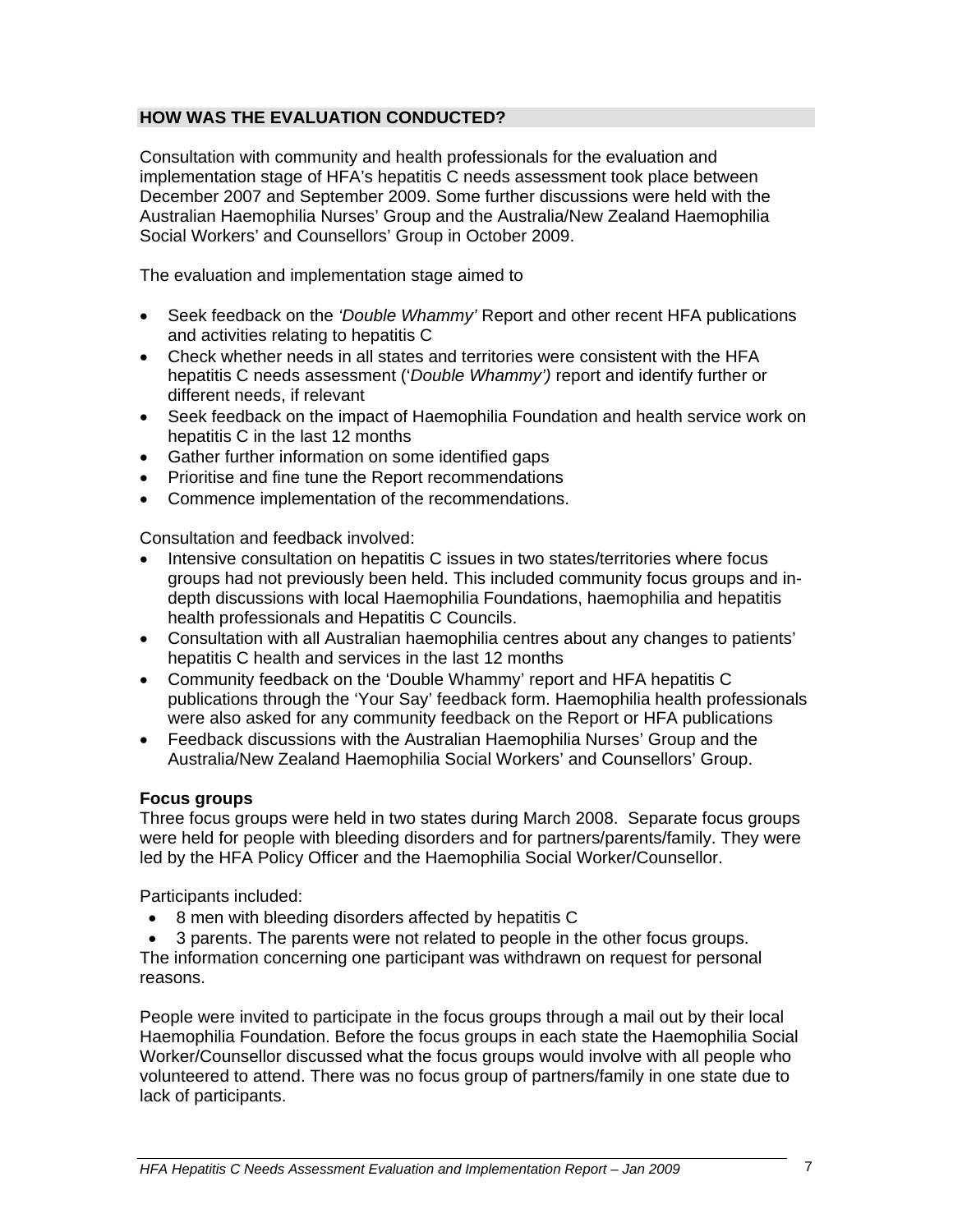Each focus group used the same set of questions covering various aspects of people's lives and asking for feedback. They were adapted from the questions for the *'Double Whammy'* Report by the HFA Policy Officer and the Haemophilia Social Worker/Counsellors.

For privacy reasons, the stories and information from these focus groups do not identify which state or territory individual participants came from. Other details that could identify an individual have also been deleted.

#### **Feedback on HFA hepatitis C publications**

HFA has actively sought feedback on the needs assessment report from the community and from health professionals. Anonymous feedback forms ("*Your Say*") were distributed

- In the community mailout with the Report
- On the HFA web site
- In the December 2007 HFA email news
- In some state/territory Foundation newsletters, eg HFWA.

HFA Council delegates were also asked to promote the feedback forms to their local community.

The initial response deadline was 31 January 2008, but this was extended to April 18 2008 due to community requests.

Haemophilia health professionals were also asked for any feedback on HFA publications as part of the consultation process. This included feedback and comments from community members as well as their own responses.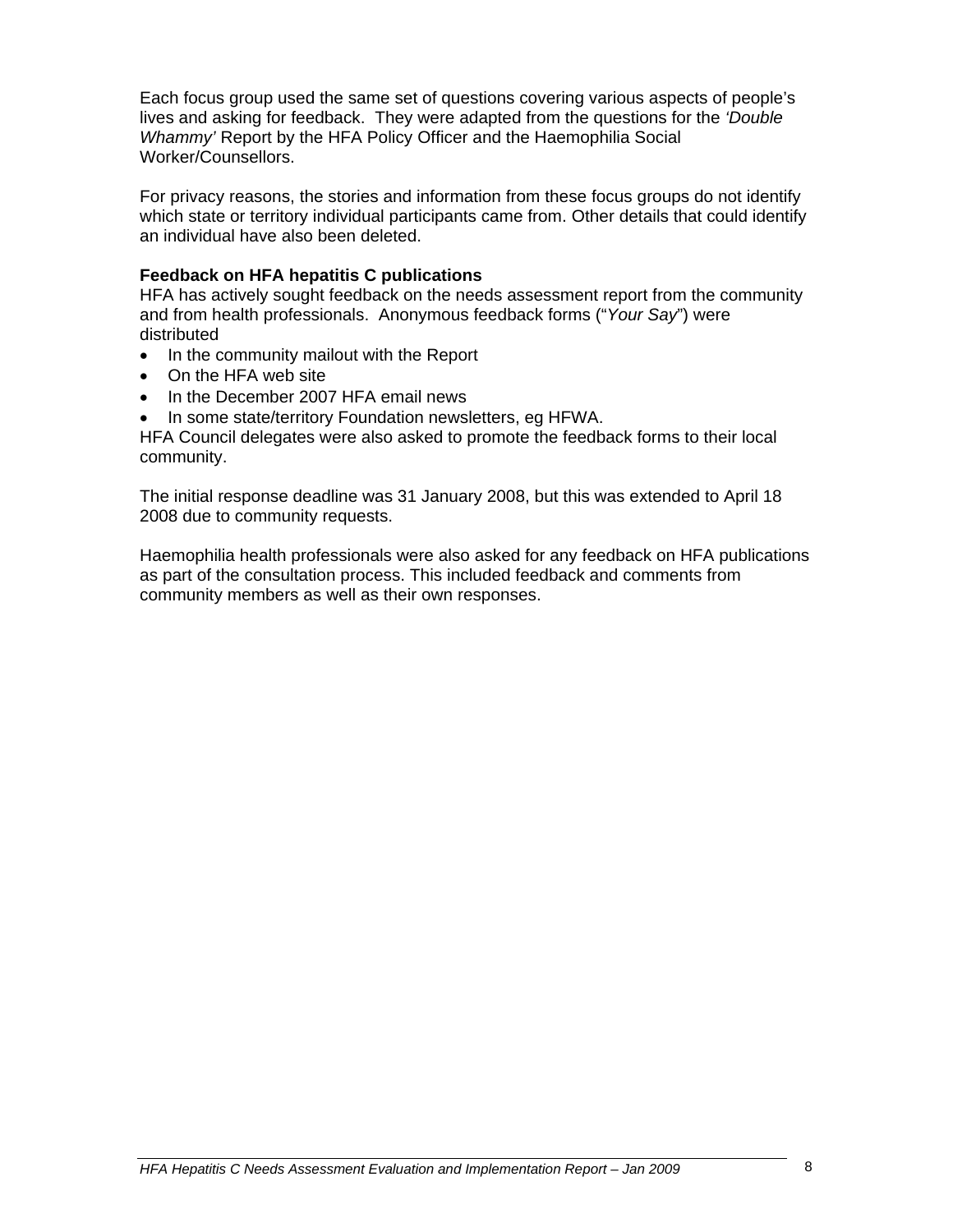#### **FOCUS GROUPS**

#### **HEALTH IMPACTS**

#### **Health impact of hepatitis C**

What is it like to live with hepatitis C and a bleeding disorder? Like the previous focus groups, the Stage 3 focus groups underlined how variable this experience can be.

- Some participants generally felt well.
- Others with more severe hepatitis C symptoms described a more erratic pattern of health, which impacted on their ability to carry out daily activities.
- Some felt that their haemophilia was more of a problem than their hepatitis C.

*I find myself extremely healthy at present and I am very determined to stay that way as far as doing my walking, doing my swimming, doing all the healthy things we do in life.*

*Basically, you're dealt with something on the day and you deal with it. If you've got energy you do things, if you don't, you don't. Some days you feel good, some days you feel bad, but you cope with it as you get it - pretty unpredictable.* 

Most symptoms were consistent with those described in the first round of focus groups: lethargy and fatigue, depression, nausea. Other symptoms included skin disorders, night sweats and severe diarrhoea.

Sometimes participants found it difficult to separate the impact of hepatitis C from their bleeding disorder or the effects of ageing. When they had symptoms of hepatitis C and problems caused by haemophilia and/or HIV, participants said that their health problems "compound" and "play against each other". Their signs of "ageing" also seemed to occur at an earlier age than the general population.

Overload with health problems was an issue for some, with fatigue and disability limiting their ability to manage their health and well-being. One health problem could lead to another, with serious health results for some.

*You don't know whether being knackered at 1pm every day is because I'm [mid 50s] or because I've got hepatitis C… the hepatitis C is so intertwined with the haemophilia that it's not one or the other necessarily… I've got an infected prosthesis and they won't put me on the interferon and ribavirin program because apparently it reduces your immune system and if you have an infection, that's not a good idea…* 

*But your arthritis is not necessarily hepatitis C. Your arthritis is your haemophilia. Trying to walk with an arthritic joint is debilitating too, it's harder to walk. You take more energy to walk.* 

*I find when I'm weary, it has a flow on effect, then you get crooker… I've been working in a company… and I've had the worst luck with health since I've been under pressure. And I'm starting to make the connection that maybe I got that infection and prosthetic [joint] because I wasn't keeping a close enough eye on the signals because I was stressed.*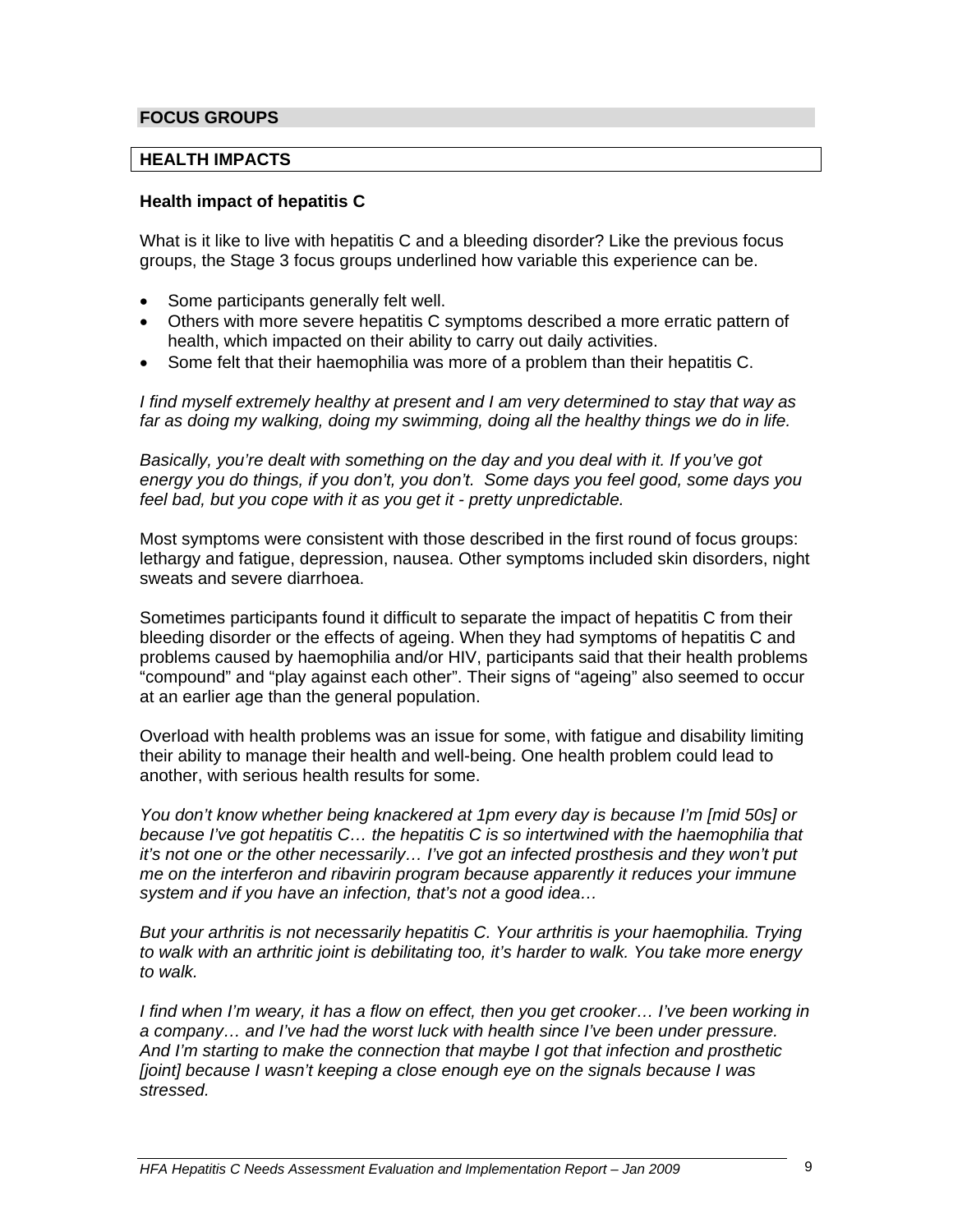#### **Looking after your health**

Most people in the focus groups had made changes to their lifestyle to improve or maintain their health. They had given up or cut down their alcohol intake, were careful with their diet, some had given up smoking, and others were trying different ways to manage stress. Some made sure they did activities or kept up hobbies they enjoyed: playing sport, swimming, music, golf, going to the beach, reading, keeping pets, spending time with their family or friends.

As one participant commented, maintaining a health lifestyle was "easier said than done at times". Reflecting on his lifestyle in the past, another talked about the reasons for his lack of motivation.

*I was not doing anything to help myself. I used to drink until I couldn't stand up. But I*  paid for it the next day walking about with yellow eyes and yellow skin... But I thought it *[hepatitis C] was going to kill me anyway.* 

Parents commented that their sons in their 30s and 40s were keen to live a "normal" life and preferred not to think about health issues. If they experienced depression with hepatitis C, they countered it with sport or physical activity, but this could then cause problems with bleeds because of their haemophilia.

As with the first round of focus groups, there was a strong culture of stoicism and participants actively looked for ways to overcome physical problems.

*I've heard people say about hepatitis C, that you get the nausea – I get the nausea and I've got a way of getting over it. I think of something else and I get on and do something, and it might take half an hour and it passes. But it is terribly difficult for someone who is unable to move about, to be stuck with a pain in the guts and not able to do any other thing. I can tell you, that while I'm better than I was, tomorrow, I could still have a terrible day and whatever I've got planned to do, I'd still do it, but I'd have to make up my mind I was going to do it.* 

People with mild haemophilia were sometimes able to reduce the likelihood of bleeds with less physically demanding jobs and leisure activities, which left them with more energy to deal with other health issues such as hepatitis C.

#### **Being younger**

Some people with bleeding disorders acquired hepatitis C when they were children. Their ages now range from being young adults, in their late teens to being in their 30s. Focus group participants identified several issues about living with hepatitis C for this age group:

- **Establishing relationships or a social life can be difficult**
- Even though unlikely, sexual transmission can be a concern, especially if you want to have children
- You are generally in better health
- You may fear discrimination from other parents if you have young children
- If you can adjust to having hepatitis C when you are young, it puts you in a better position as you grow older

*When you're younger, it affects everything, like meeting a partner, your sexual relations, everything like that goes out the window. You're already not a great prospect. You're*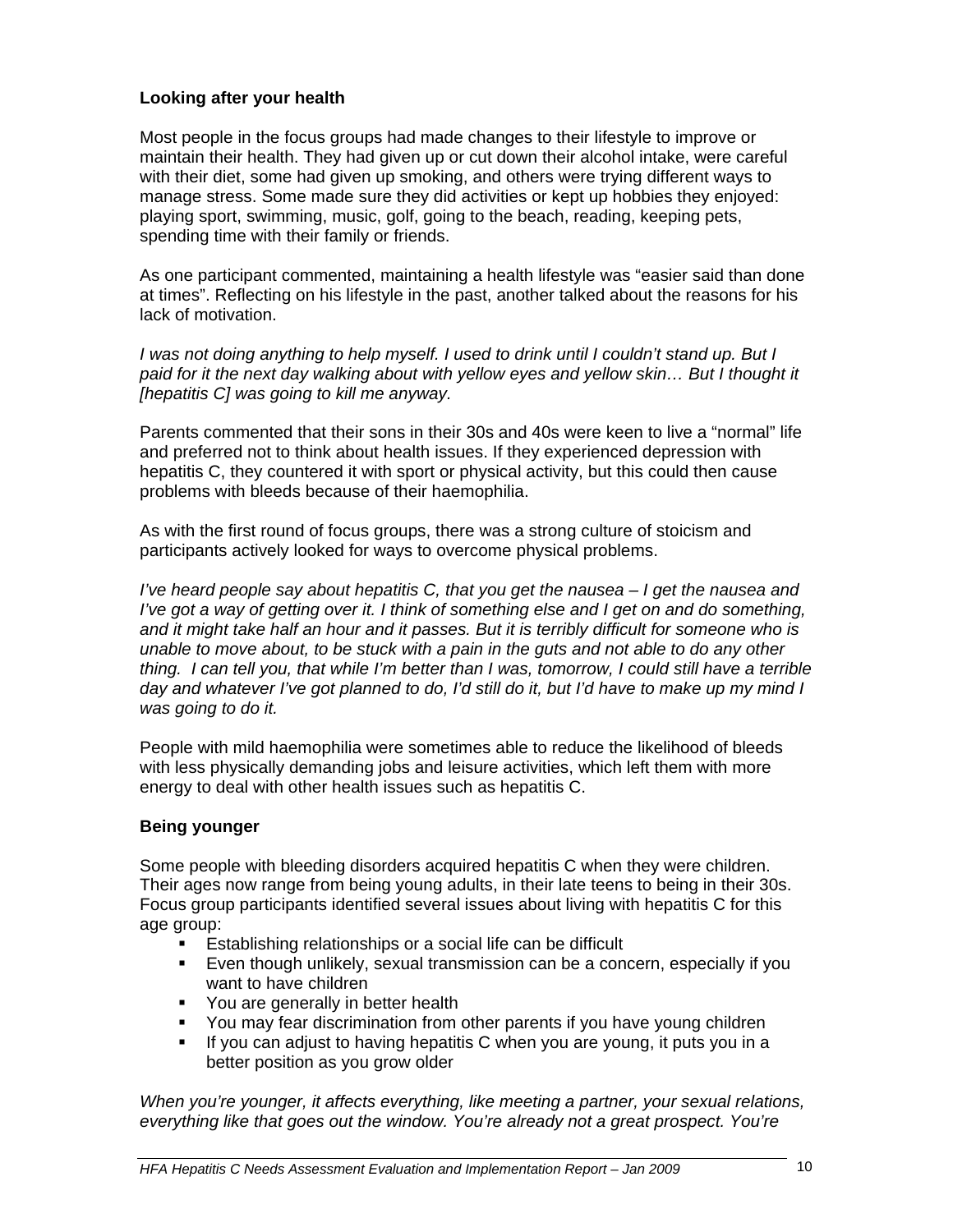*getting around pretty fragile and then when you put the hepatitis C in as well and for some blokes, the HIV, it's hard to back yourself. Your confidence wouldn't be huge, would it?* 

*I just think as a teenager it's difficult because you know you're different but you don't want to be different. And you're at a stage when you want to form relationships with the opposite sex or whatever and it's a difficult situation to be in. Do you say something, don't you say something? And that's been very hard for my son. [parent]*

#### **Growing older**

As with the 2007 focus groups, participants noted the effects of growing older with hepatitis C from their mid-thirties onwards.

*As I get older, it gets increasingly complex. One issue plays off the other issue, that affects the third thing, so it's becoming more complicated to manage as I mature.* 

#### **TREATMENT**

#### **Antiviral treatment experience**

Stage 3 focus groups took place in states with larger populations and more sophisticated hepatitis clinics. All of those who participated, even if they lived in rural/regional areas, had confidence they could access high quality hepatitis C treatment if they wished to.

As in the focus groups for the Double Whammy report, the Stage 3 focus group participants described a range of hepatitis C treatment experiences.

- Some had relatively good liver health and were not intending to undertake treatment at the moment
- Others had had unsuccessful treatment, sometimes on multiple occasions
- One was unable to start treatment due to health problems with his haemophilia
- One was investigating treatment
- **Some were waiting for new treatments that would have more likelihood of** success.

For many, dealing with the disappointment and frustration of unsuccessful treatment or waiting for potentially successful treatments was a significant issue.

*I* had a biopsy which was much more positive than *I* had the right to expect. And at that *point it became apparent that the best thing for me was to not have any treatment and wait and if it ever became necessary, then hopefully the treatments might have improved down the track.* 

*I've had all of them [clinical trials] and two have failed. Every kind of interferon, every kind of drug, because I was one of the first, but it didn't work unfortunately.* 

*Our son was put on the interferon program initially about the mid-90s. But he was taken off it when his white blood cells became too low. And he was extremely depressed at that stage too. So it was just advised that he come off the program and he picked up after that. But it was a frustration. To think you were almost there. [parent]*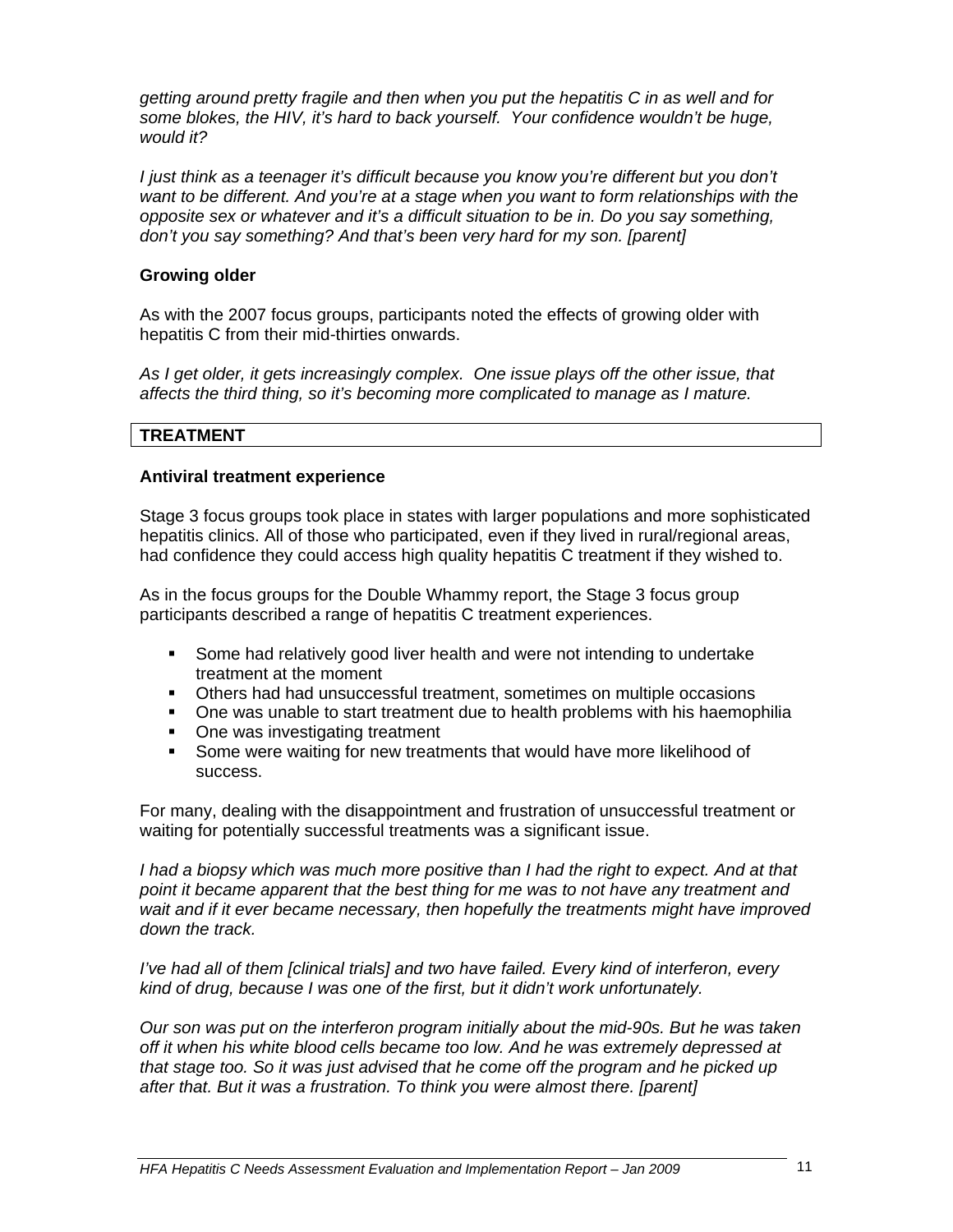#### **Treatment decision-making**

How did participants make decisions about hepatitis C treatment? How would they decide in the future? What would they suggest to others?

#### *I* decided that *I* didn't want to or need to do treatment because *I* was feeling well.

*I think ask the questions about how successful it's going to be and then weigh up your options. If you're the right genotype, go and do it. If you're in the really remote end of the scale like me, in hindsight, with the strike rate that I know that they're getting now with the bad genotypes, just not do it. Wait for them to come along with something better.*

*[After unsuccessful treatment] I know where I stand now 100%. It's not always hanging over my head, should I have tried it, should I have done it then.* 

Other factors involved in decision-making included

- Assessment by the hepatitis clinic of the person's liver health and psychiatric vulnerability
- Shopping around for the hepatitis specialist that they felt most comfortable with
- **EXECT** Length of treatment time before they know whether they are likely to respond to treatment
- Need for support during treatment
- Need to prepare for treatment, particularly with work
- **Talking to someone else who has experienced treatment**
- Consulting a hepatitis specialist for accurate information on treatment and likelihood of success
- Needing the expertise of both the haematologist for a broader view on health and lifestyle issues as well as the hepatitis specialist
- Need a trigger to consider treatment, particularly if feeling well

*Males don't want to know – like a female would go out and say, I need to have this checked this year. Males, unless you push them, don't necessarily want to do that. 'I'm fine'. They're in denial a lot of the time. Until something may come along which triggers a poor blood test and then they find out a lot more is happening than what they really realise. [parent]* 

#### **Treatment support**

Participants felt that support during treatment was crucial. Experiences varied widely, from very little support during early interferon monotherapy programs to recent treatment programs in a multidisciplinary clinic, with nursing and social work support. Informal support from workmates, family, friends and neighbours was also important.

#### **Preparing for treatment**

In the focus groups for the 'Double Whammy' Report, some felt that if they had planned for treatment adequately, their treatment experience would have been better.

In the second round of focus groups, some talked about the importance of timing treatment so that it worked in with their life situation. For those with fewer supports, preparing for treatment was more difficult.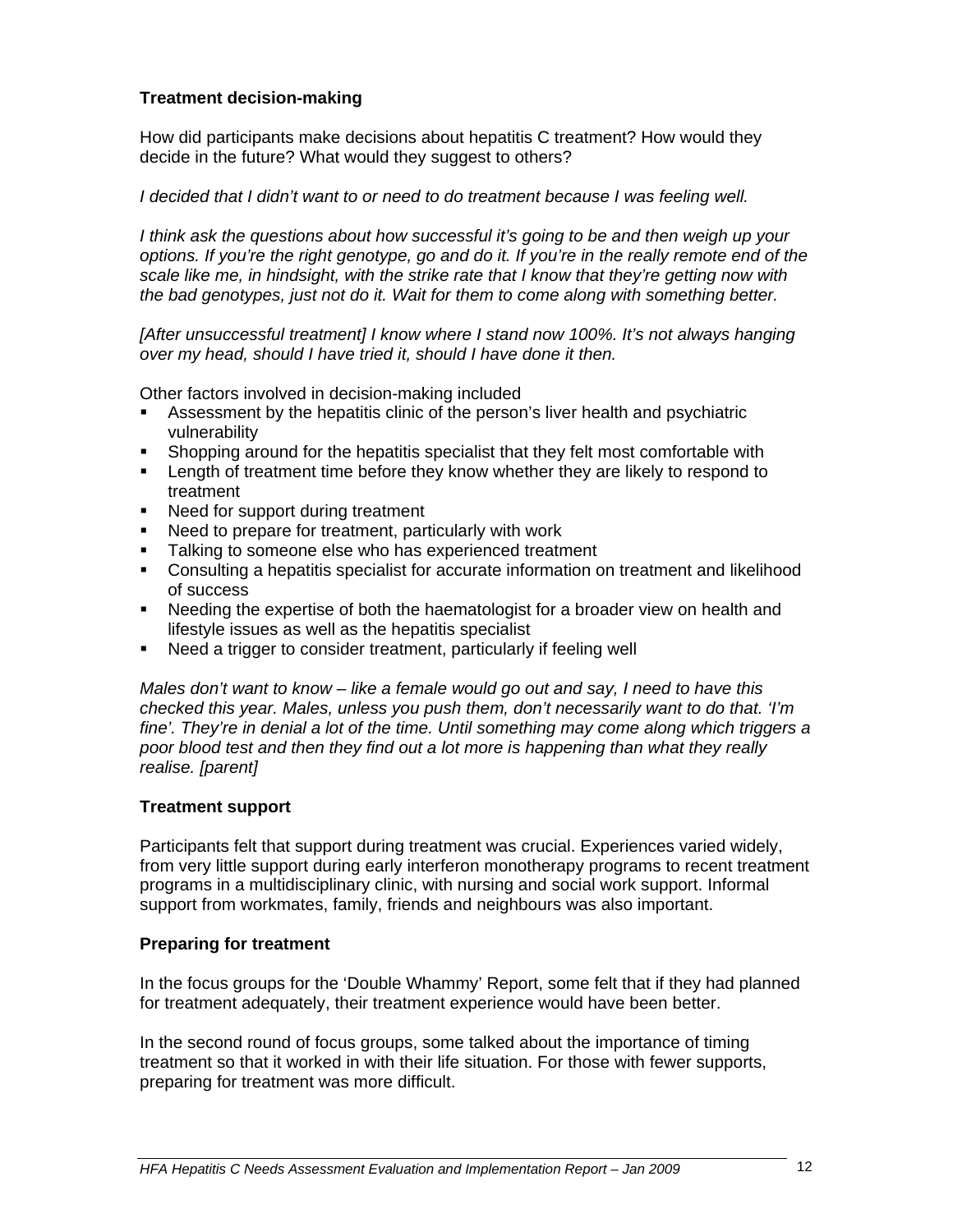*I've had a family breakdown, and you don't want to be doing it in that situation, without the family support. So I'd be prepared to look at it now but a couple of years ago I was not prepared to look at it because I had a few problems.* 

*I've got to prepare more than any of you guys because this is the crux for me, I don't have a distinct set of backup friends, support, family even. I'm in a bad position.* 

#### **HEALTH SERVICES**

#### **Interactions with doctors and nurses**

All of those who participated in the focus groups attended a large metropolitan public hospital with a major hepatitis treatment centre, even if they were from rural areas. Most had been referred to the hepatitis clinic or the infectious diseases unit some years in the past and had a long relationship with the specialist who provided their hepatitis care.

Most were very satisfied by the care and competence of those who provided their care.

*I see the hepatitis C clinic and they're terrific. They answer all the questions that I need.* 

Those who attended the Infectious Diseases Clinic felt there was a comprehensive approach and assistance with managing the complexity of their care, particularly if they were co-infected with HIV.

*I'm happy continuing with what I've got. The way [ID doctor] does my clinic, does the reviews, manages everything. She just tells me what I need to do, gives me the [diagnostic and referral] slips, understands my level of care and concern and she does all the work.*

#### **Keeping a check on liver health**

Most participants with bleeding disorders had liver function tests two to four times a year.

- Some had liver function tests at the Haemophilia Centre or Infectious Diseases Clinic, which were sometimes interpreted at the unit where the blood was taken and sometimes referred to the hepatitis clinic for interpretation.
- A participant from a rural area had his liver function tests at the local pathology centre and had his results faxed to the metropolitan hepatitis clinic with an annual appointment at the clinic.
- Some also had an ultrasound or liver biopsies for a more detailed check of their liver health.

What did participants identify as barriers to monitoring liver health?

- No apparent impact of hepatitis C on their health
- Anger at the route of acquiring hepatitis C
- Haemophilia treatment is delivered to home or work so many who are busy with work see no reason to attend the hospital for haemophilia or hepatitis care unless they have severe bleeds or hepatitis symptoms.

*From the time I was diagnosed and did the initial testing, I never bothered about hep C for a long time. Everyone is telling you to do the right thing and get checked. It wasn't my problem. I didn't give it to myself, I didn't want to know about it… It wasn't affecting me, it wasn't making me sick… But now it is catching up and I've got to start doing the right thing.*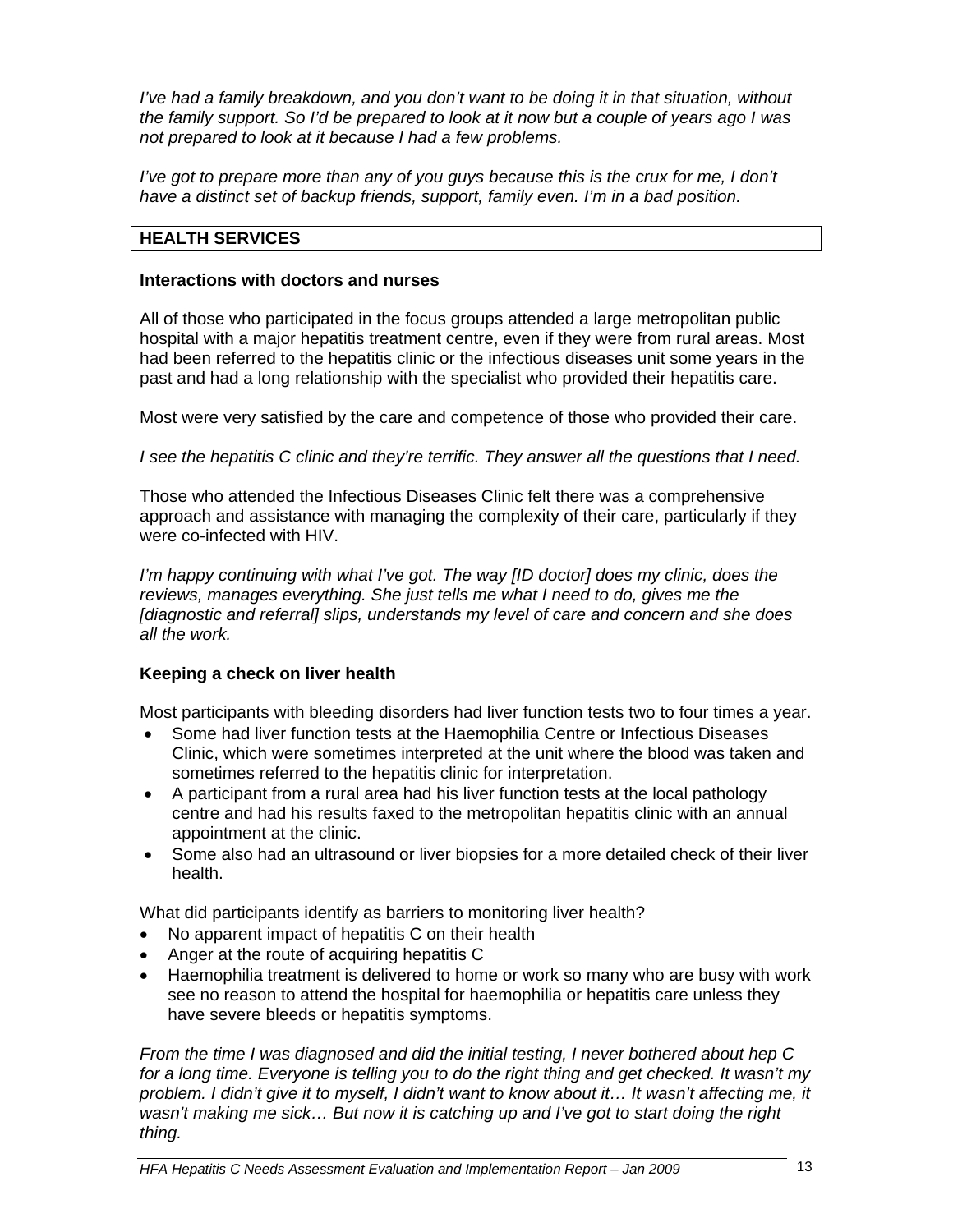What would help people with bleeding disorders and hepatitis C to review their liver health? Many felt that there needed to be a trigger for the process.

- Moving to another city and obtaining a referral to a new haemophilia centre for factor treatment and the hepatitis clinic as well.
- Easy to lose track of haemophilia and hepatitis care needs when struggling to manage work and other life issues along with the complexities of their health care. Need assistance from the hospital with automated prompts.
- Parents thought that a personalised letter from the Haemophilia Centre would be more likely to be read and followed up.

*I'd like a prompt from the haemophilia treatment centre. Like, I haven't seen you for a while, it's time for you to come in and have blood tests for your ALT levels, maybe do half a dozen other things that I should be doing to keep an eye on it. That would be helpful. So that it pops up like a calendar reminder, or a letter.* 

*I go to [doctor] at the ID clinic, and if I don't go to see [doctor], [doctor] starts ringing me at home.* 

*Something from the haematologist or someone in authority in the hospital, in the [Haemophilia] Centre - a personal letter to these guys [people with bleeding disorders and hepatitis C]. I'm just wondering if something like that would work. It might interest them and make them think, well, someone does care, or is interested in us and maybe I should do something about it. [parent]* 

Other participants felt they needed to be more proactive themselves.

*Taking that time. Keeping track of it. Taking a bigger interest in your own health in reference to hep C. But as we say, it's time and effort and sometimes we tend to forget. And if you are feeling fairly well, you put it aside, so you don't do it. But to help and make it better you should do it more often, have your bloods taken and see your liver specialist.* 

#### **Understanding hepatitis C and test results**

For most participants, coming to grips with medical information about hepatitis C was a struggle and accurate information from health professionals played an important role in making decisions about their health and lifestyle.

Many participants said they only had a minimal understanding of their hepatitis C test results and were very reliant on their specialist to explain their results to them.

*When you do see your liver specialist, they'll put [your test results] on the screen and tell you what it should be or where it's going and different levels. I don't really understand the medical side of it all, but take their word for it whether it's good, bad or indifferent. And then, looking for answers as to whether you should get to a point in doing something about it, like taking pegylated interferon, as the case may be.*

Some had previously gained their knowledge about hepatitis C from the media, which painted a bleak picture of their future: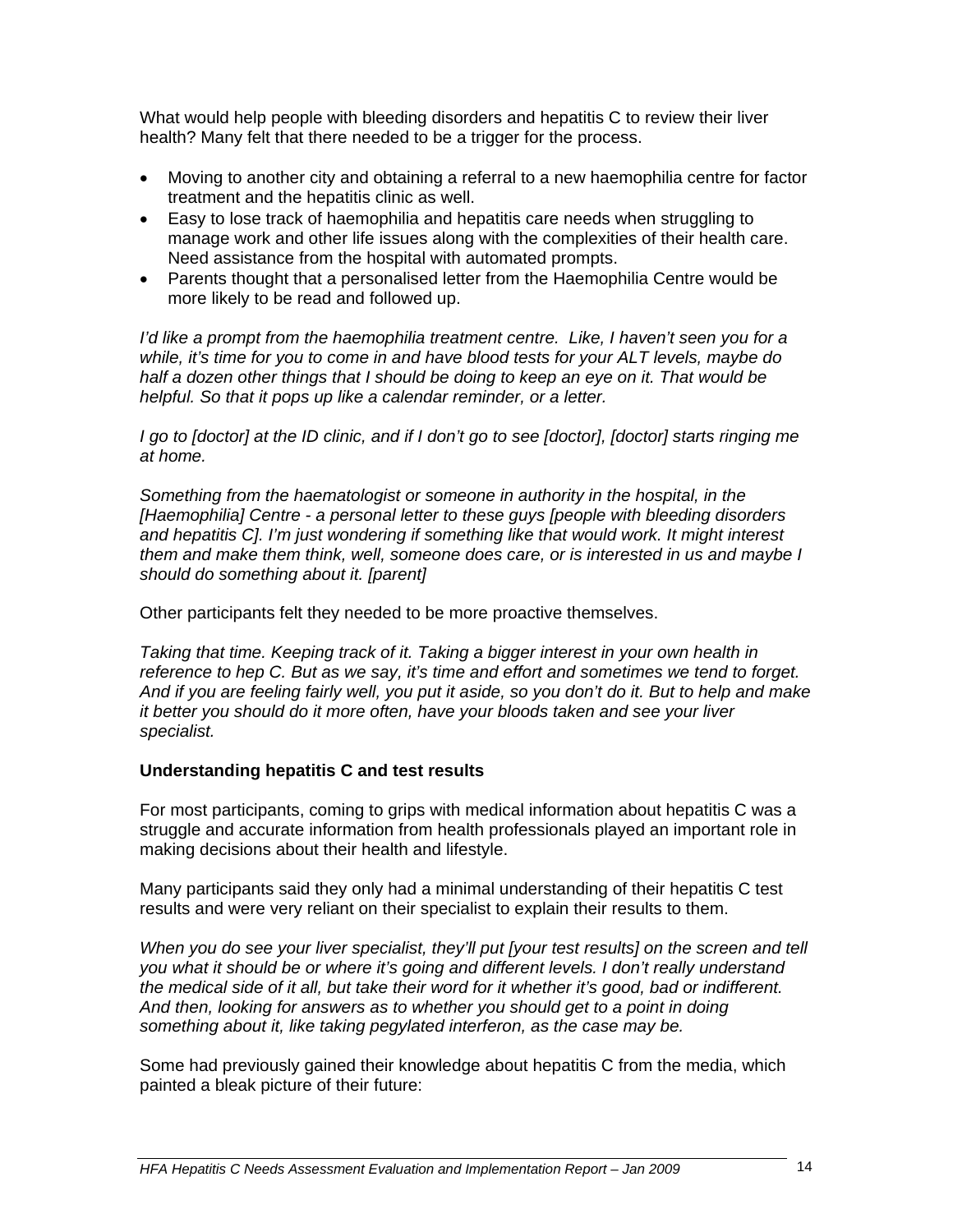*But I thought [hepatitis C] was going to kill me anyway. I got my knowledge out of the newspaper. And I thought that for a long time. It was actually [haemophilia social worker/counsellor] who said, no, that's not the case at all.* 

#### **Improving the health care experience**

What sort of hepatitis C services would work best for people with bleeding disorders affected by hepatitis C?

- A holistic and multidisciplinary approach to their care, particularly if they had arthritis and joint problems. Some found it difficult to travel to clinic, sometimes multiple times in a short period.
- Care to manage their hepatitis C and their bleeding disorder was complex and involved a range of services – eg, participants discussed appointments with physiotherapy, orthopaedics, podiatry, dentistry and occupational therapy as well as haemophilia, hepatitis and HIV services.
- Multiple appointments were problematic for people who were working.
- A program to review the person's health with haemophilia and hepatitis C comprehensively every 6 to 12 months would be useful.
- The ideal health care consultation was a multidisciplinary clinic with all their appointments in the one place on the one day.
- A home visit could be valuable for some to observe day-to-day problems, including mobility issues and mental health issues such as depression.

*I have to come here so often. I have to tell my work, sorry I've got another appointment, I'm going to put in a sick leave application. Two weeks later I'm in to see another person, and maybe twice in that week I've got an appointment. And it's so hard.* 

*If you ask about the perfect consultation, I think these haemophiliacs, they're like sports cars. They need to come into the pitt lane… We get the arthritis, we get the hep C, we get the HIV, and those when they combine, create a mental health issue. And also there's counselling you need if you are in work. You are going to need some support to stay there. You need someone to help you get out of bed in the morning sometimes. You need rails in your bathroom. Other times you need other things…* 

*I've been to the [clinic] in [other capital city] and they cover everything. You see orthopaedics, you see hep C, you see HIV, you see physiotherapists. It's not even a day, because it's all together in the one clinic. You go to one room, someone walks you through each of the rooms and explains to the next bloke or the next physiotherapist, and they arrange for if you want rails put in the [bathroom], the occupational therapist is there on the day, takes your details, you want non-slip tiles in your bath, see her then.* 

Limits on public hospital services had become an issue for one group. This involved further travel to private specialists in other suburbs and was an added cost for the individual.

One health problem could lead to another. Some participants struggled to understand or keep up with their priority health needs. They were concerned that lack of communication between specialist services meant that some health problems were being missed.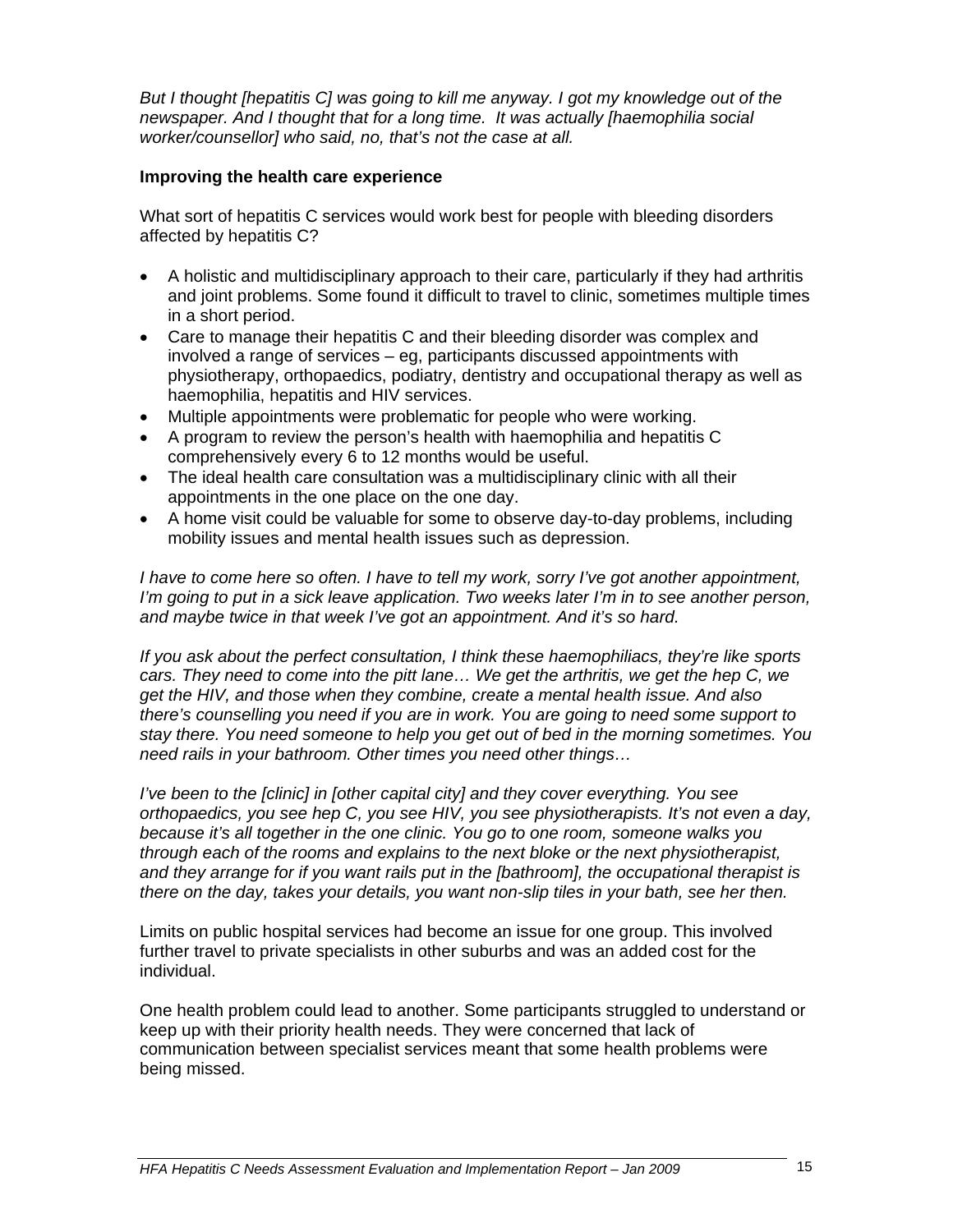*I lost my knee [through a joint infection] because I couldn't look after my feet. I'm sure that's when the infection started. And it's just not something that was ever considered [by the health professionals].*

#### **Health services feedback – last 12 months**

As it was 12 months since HFA had commenced the needs assessment, participants were asked whether they had noticed any differences in hepatitis care in the last year. Responses included:

- New hepatitis C treatments on the horizon: *my doctor has mentioned that there are new [treatments] happening in other countries… and she will keep me informed as to whether they work or don't work or when they arrive.*
- Haemophilia social worker/counsellor positions vacant for some time at one Centre: *That's been a noticeable difference. It's good to have the Social Worker to talk with, even if it's not the Hep C Counsellor.*
- More activity in relation to hepatitis C in one Haemophilia Centre: *There's far far more being done about hepatitis C than I've ever really seen before. And I have seen quite a bit over the last few years.*
- Some had not noticed any differences.

#### **LIVING WITH HEPATITIS C**

#### **Diagnosis**

In the focus groups for the *'Double Whammy'* Report in 2007, it was clear that that the experience of finding out they had hepatitis C had left a lasting impact on the participants. The Stage 3 focus groups in 2008 confirmed this and highlighted the importance of several factors.

- **Stage of life:** those who were older, already had girlfriends, a stable relationship or family and were more established at work and in their social circle did not experience as many difficulties as those who were adolescents and just beginning friendships and their education.
- **Understanding your hepatitis C status:** very little was known about hepatitis C when most were diagnosed and some assumed it would not be much of a problem. Some had misunderstood their status: this could be thinking they had hepatitis C when they were HCV PCR negative and no longer had the virus; or thinking they no longer had the virus and were just HCV antibody positive, but were still HCV PCR positive and did actually have hepatitis C.
- **Previous experience around HIV:** some were relieved to have hepatitis C rather than HIV. Where other family members had HIV, the diagnosis with hepatitis C had a more dramatic impact.
- **Knowledge about transmission:** concerns about transmitting hepatitis C to those around them added weight to the diagnosis. Some felt it was less of a problem when they understood and could explain to others how hepatitis C is transmitted. Others voiced concerns about sexual transmission and its impact on relationships. This was a particular concern for single men.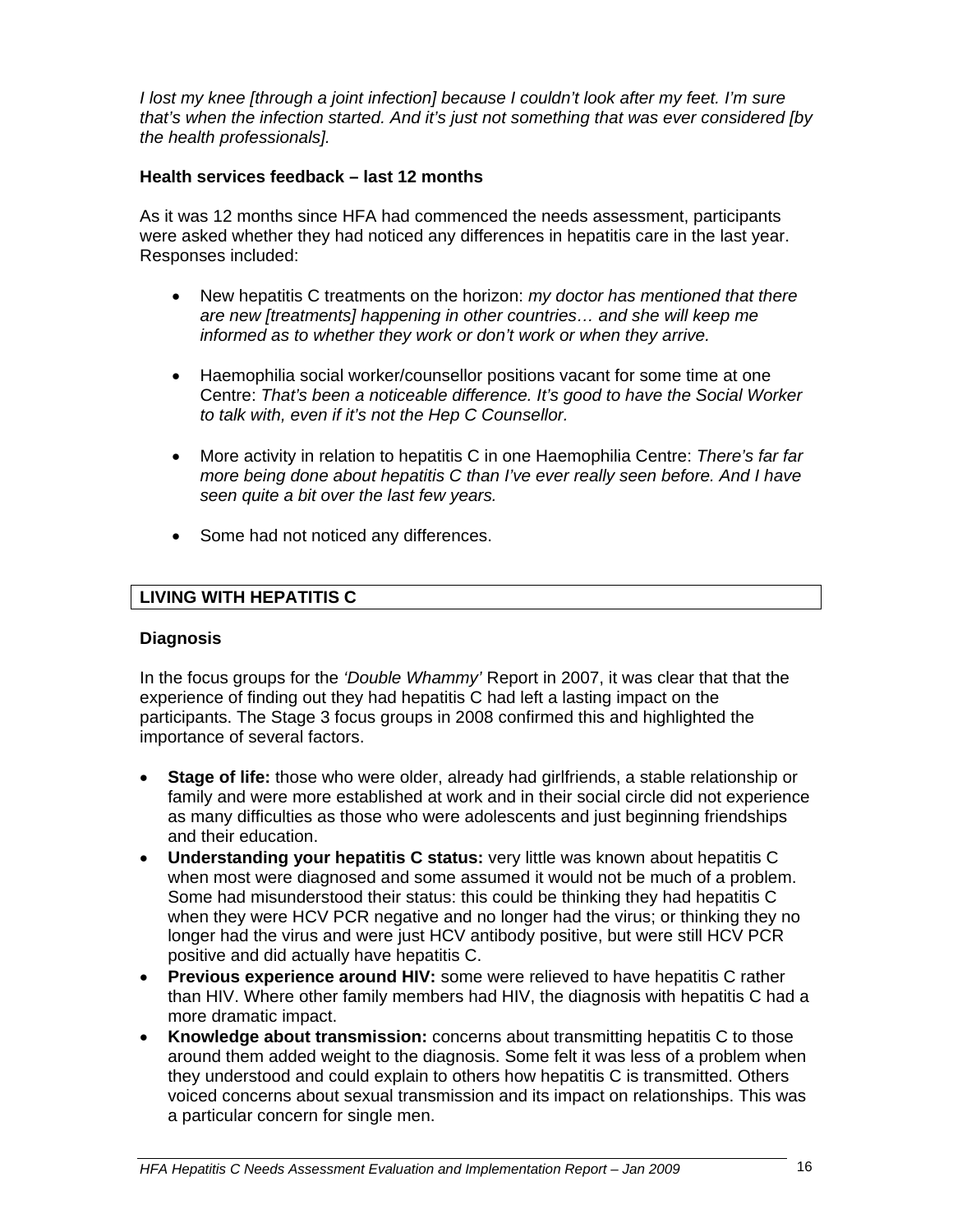• **Impact on parents:** some participants spoke about the ongoing sense of responsibility and guilt that parents had felt that their dependent child had acquired hepatitis C while under their care. Sometimes parents felt their children had blamed them for their status at the time.

*My son was actually very ill when he was first [diagnosed with hepatitis C]. He was off school for quite a long while and that in itself was difficult, to go back to school, how do you explain why you've taken this period of time off school… He was very cranky with me, he couldn't understand how I could possibly have let this happen, why didn't I ask the right questions of the doctor before he was given the first infusion, and it just went on and on and on for many years. [parent]* 

*Our boys were married when they found out [about their hepatitis C]. It followed AIDS, and they got through that, and then it was just one of those things. They happened to*  have a blood test and it showed up. And I don't think that it was any great big deal, *because they really didn't know what the future was going to hold as far as what was happening. [parent]* 

*I had an amazing reaction when I found out. I was [mid 30s] and that was before my brother had actually died [of HIV]. And they kept it all quiet in the family… So when I finally was told, it was just the offhand way that it was, in the early 90s by a nurse [at another health facility], oh, by the way, you know you are hep C positive. I was angry mostly because of the fear of spreading it to someone and of course I'm a single person, and I thought, well, I'm going to be buggered here.* 

#### **Psychological impact**

Participants raised a number of issues relating to the psychological impact of hepatitis C:

- Fear about their future with hepatitis C
- An added layer of vulnerability on top of managing the experience of growing up with with haemophilia
- Some participants were relieved that they had acquired hepatitis C rather than HIV, unlike others with bleeding disorders.
- Some participants were co-infected with HIV and hepatitis C; one had a brother with haemophilia who acquired and died from HIV, which left a lasting impact on him
- Difficulties managing the silence about hepatitis C imposed after the HIV epidemic: fear of discrimination by families, instructions not to complain by health professionals.

*It's the constant worry of thinking, when this disease is going to kick in. We've heard that it was given a name in '88, but they say we may have had the virus for 30-40 years. You don't know whether you can make plans. You don't know how sick you are going to be a year from now, two years from now. You have to factor that in as well as…* 

*I wonder which one's going to kill me first – HIV or hep C? I used to always think it was the HIV. Now you see more people get sick and die from hep C.* 

*I might say, when I was a young kid, all the other boys were playing cricket and I couldn't play cricket. I had to make up my mind that I was going to do other things. Fortunately I got through it and I was right. But there was a period at that time when I was very, very confused about life and why I was even born. And I came to understand that it was up to me.*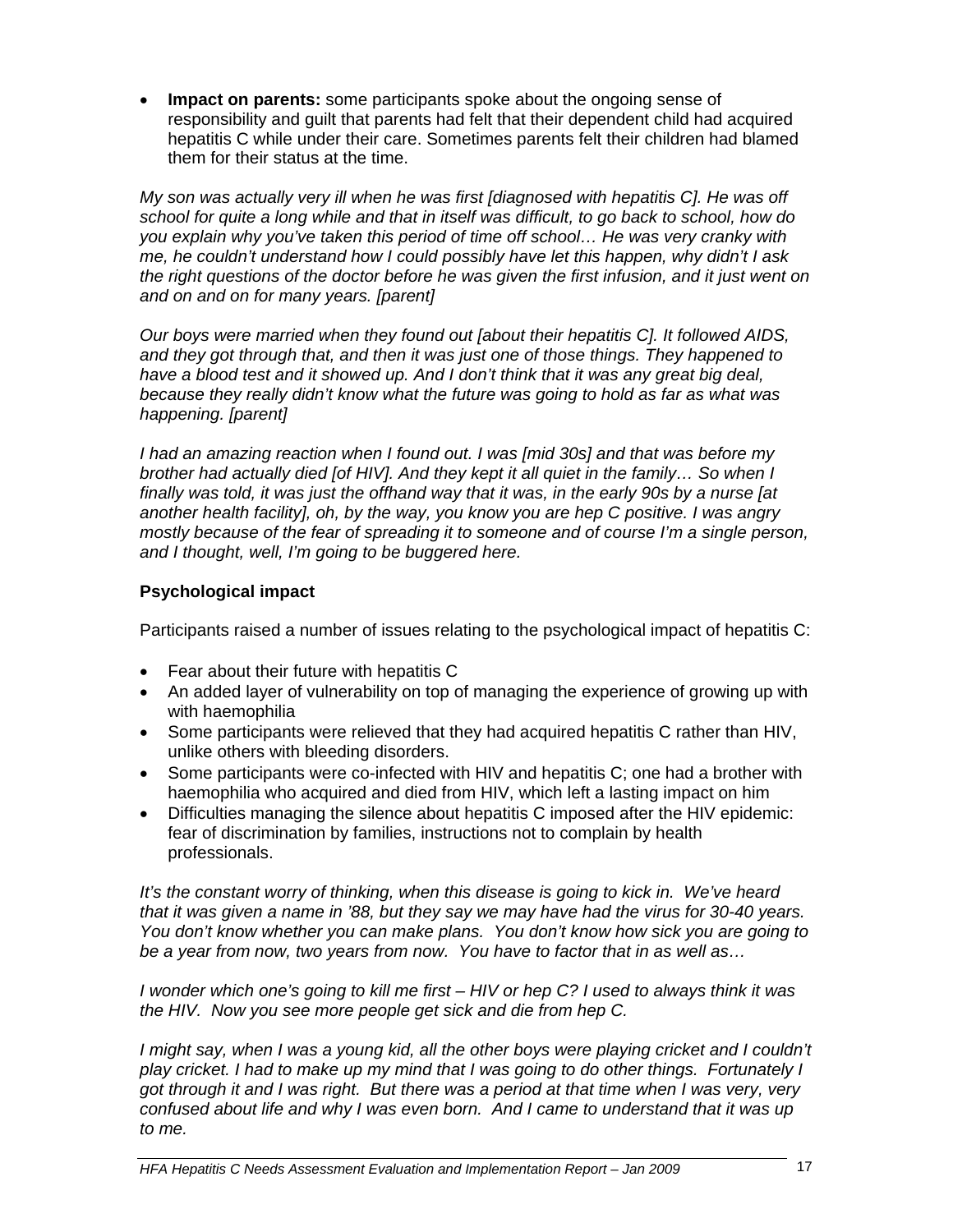*[How son with haemophilia managed diagnosis with hepatitis C]: I'd say initially denial, anger, frustration – that's from a teenage boy's point of view. But as he's matured, he's accepted a lot more and realised that he can bleed and lead an almost normal life, if he has a positive attitude. [parent]* 

*I said to my doctor, I'm hep C positive. And he said, well, you haven't got HIV and you should be happy. I've been mentally ill… as a result of [brother] dying. Then to be told, well, you shouldn't worry about this so much, because you should thank God you haven't got HIV. Where are you? I've still got to wear this. But you can't argue that way. There's always someone worse off than you.* 

#### **Personal and family relationships**

How had hepatitis C affected the personal relationships of people with bleeding disorders?

All of the single men who participated in the focus groups were cautious about entering into relationships. They had been worried about the possibility of transmitting hepatitis C sexually and were relieved to find that hepatitis C was not classified as a sexually transmissible infection. However, they were also concerned about what they had to offer a partner in the future, with the combined impact of haemophilia, hepatitis C and, for some, HIV as well, as they grew older.

*Forgetting the infectious side of that, there's also the flip side of that, that you're opening yourself up to a relationship where they may have to become your primary caregiver further down the track.* 

*I think our son always had a fear that maybe he had only so many years to work and try to get a good financial background happening. That meant not going into a relationship because why would you want to bring somebody else into your life who then you may not be able to support later on. So he started off to try and achieve the best he could to get a good financial basis going. And he's now given himself more confidence to then go into a relationship. [parent]* 

Some with partners acknowledged the value of their partner's support.

*My new partner went to her own family doctor and said, I'm partnering with a haemophiliac who's got hepatitis C. Give me the facts… So she was informed. She's a great lady.* 

Was there any impact on family relationships? For sisters and brothers of those affected as children, knowing who to talk to at that time could be difficult.

*[Our daughter] took a bit of a back seat for a long while, just not sure how to deal with [her brother's hepatitis C diagnosis]. I don't think she discussed it with her friends necessarily for a while until she knew how to deal with it herself. At the time I think she*  felt a little bit left out because there was so much attention focussed on our son. I *sometimes felt that she wanted to know more but didn't know quite who to ask for more information. Because she knew it was an emotional issue for everyone. [parent]*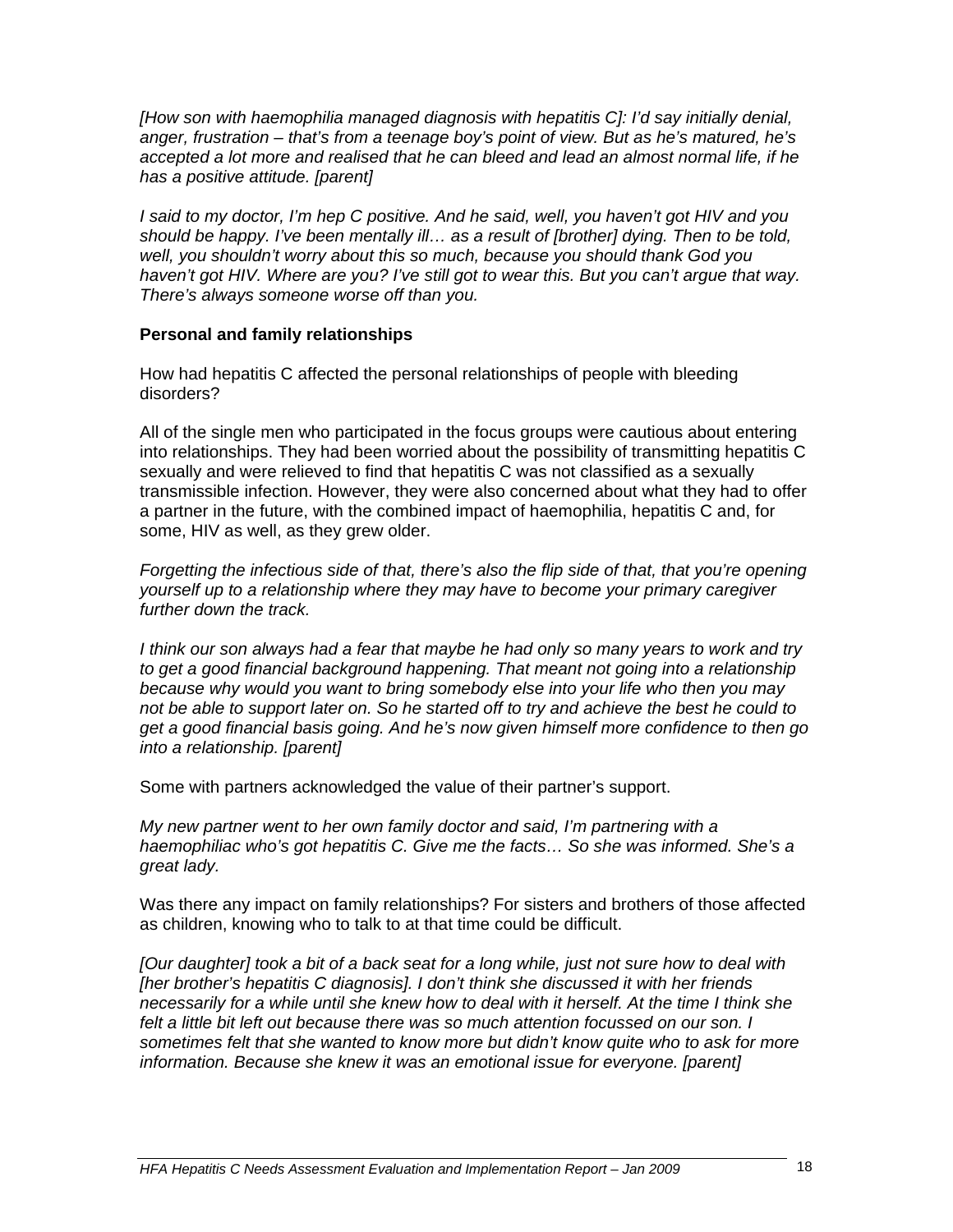#### **Working and finances**

With the complexity of their health issues and the growing costs in managing from dayto-day, some participants felt they needed a financial advisor to "make ends meet".

*Because if you have a chronic illness, you're forking out money all the time. It's not only hard to stay in work, the money that you get goes.* 

How could the cost of living with hepatitis C be calculated? Participants thought this needed to factor in the costs related to the unreliability of their health:

- Health care appointments also included the costs of driving a car, parking, taxi fares. Travel costs from rural areas were higher and difficult to claim successfully through the present government reimbursement system
- Loss of income if they needed to take unpaid leave because they had used up all their sick leave at work
- Costs of vitamin supplements and non-prescription medications, particularly for pain management
- Pharmacy dispensing fees for hepatitis C treatment
- Expensive short-term stop-gaps, such as take-away food when fatigued or ill
- Working time lost due to symptoms, eg fatigue, diarrhoea
- Potential for hepatitis C treatment to cost a large amount if their treatment fell outside the approved circumstances for subsidisation by the Pharmaceutical Benefits Scheme
- Obtaining insurance was a problem.

*I had to use all my leave and then leave without pay. So, I'm at home, because I'm crook but there's a period of time where there's no money coming in. And that obviously affects paying off a mortgage or rent.* 

As with the 'Double Whammy' Report focus groups, the issue of financial recompense was raised by participants. In one group some commented that they felt it was unjust that people who acquired HIV through the blood supply received financial compensation while those who were exposed to hepatitis C did not. Others thought the HIV compensation scheme had not been shared out fairly.

*There was no justice in it whatsoever… [Some] people that needed money and were sick got bugger all. Some didn't even live to see their [compensation payment].* 

For some, hepatitis C symptoms interfered with their day-to-day functioning to a point where they were unable to sustain a full-time job.

- This could lead to a loss of status and earning capacity
- Need for a flexible workplace or flexible working hours to manage the complexity of health issues with hepatitis C and a bleeding disorder
- Partners' income sometimes essential for keeping the family unit afloat financially. This could also give flexibility to change career or cut back on working hours to manage symptoms.

*I couldn't have done what I did without my wife. My wife was the financial mainstay of our household for the last 20 years.* 

*For me at the moment it would be being able to reduce my work commitments from five days to three, so I could take care of my health a bit.*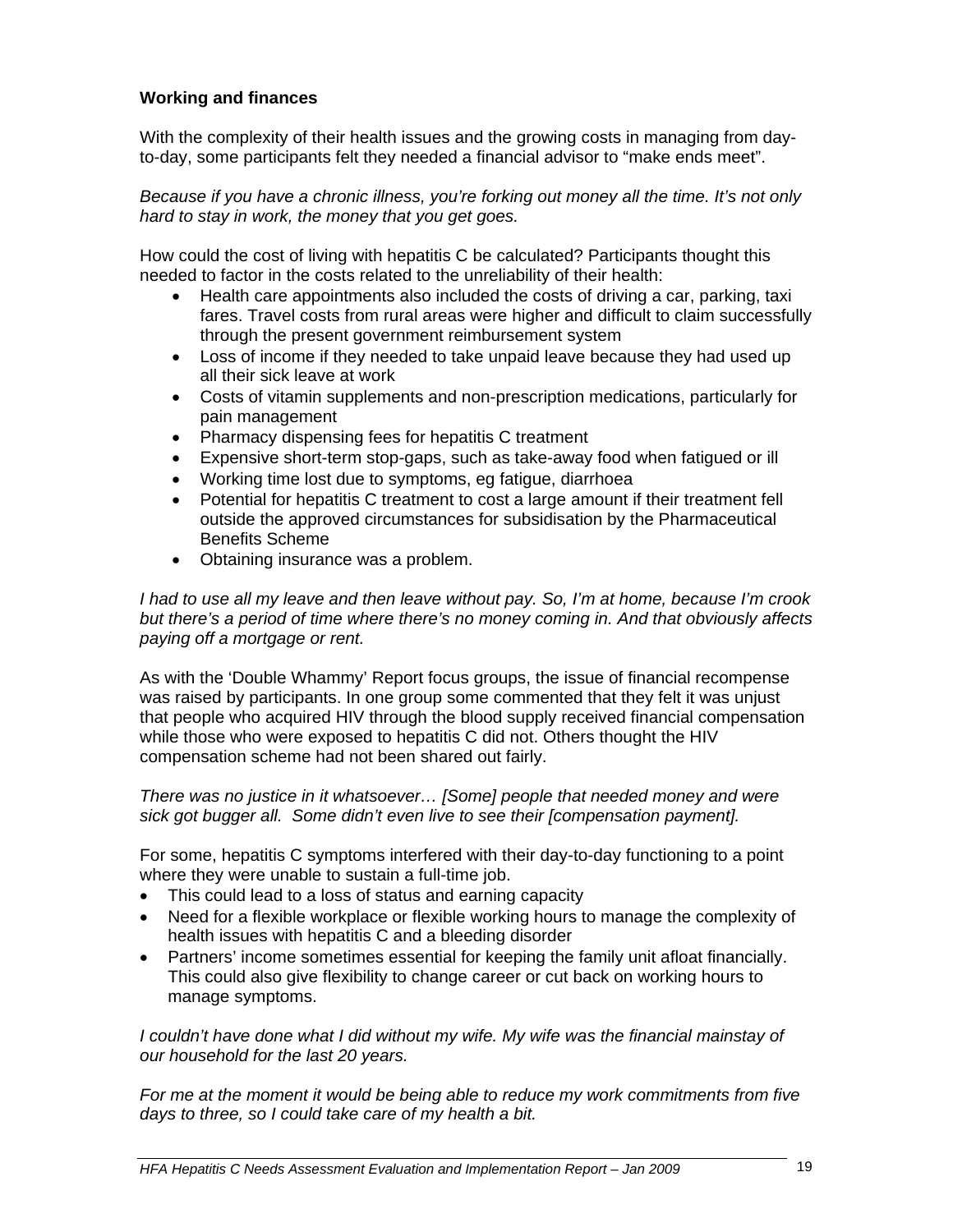*From a haemophiliac point of view, I think I've been fortunate, I haven't had much. But from a hep C point of view, it's been a disaster. It's made me stop working at an early age. I would expect to be still working even now as an [artisan], which I was, but the lethargic feeling you can get when you get run down from hepatitis is pretty terrible. Now you imagine in a business situation and you get an urgent message [diarrhoea] and you're somewhere you can't find a toilet, it's terrible.* 

*When you were [late thirties] and making a decent living, to get to the situation where you can't work at a fraction of the speed you were working at, like piecework, and you're just put on the minimum wage. You've just got to accept all that.* 

With moderate or severe haemophilia, some had moved into careers which accommodated them and were less physically demanding. If they were established in their workplace when diagnosed and had few symptoms, some did not find problems once they had educated their workplace about the low risk of transmission.

#### **Telling others**

Participants in the focus groups had spent some time considering how and when they would tell other people about their or their child's hepatitis C.

Their decisions were based on a lifetime of experiences, of living through the HIV epidemic and dealing with the reactions when they had told others about their haemophilia or hepatitis C. For some, these experiences caused them to be more open; others were more cautious. Some felt the decision to disclose had been taken out of their hands when hepatitis C was linked to haemophilia in the media.

*I tell nearly everyone I come in contact with, because I don't give a stuff what they think.* 

*In the early days, my in-laws gave me my own mug with a chain on it and said, that's for you. They didn't want to get it mixed up with anyone else.* 

*It's the education of the public to know what is a haemophiliac. What is hep C. It's usually just a headline. And half the time it's linked up with a paragraph on AIDS, and that's the damage doer, when you get it all linked up together.* 

*I'm not shy of telling [co-workers] I have haemophilia, but in the press it was reported not that long ago that 99% of haemophiliacs have got hep C, so those who think about it long enough will work it out.* 

In many cases there was a sense that telling others about their hepatitis C and their haemophilia made them vulnerable. This was particularly the case if they were not confident that some people, for example, those in their current workplace, would be supportive.

*People think hep B is hep C. They think a coffee cup is an issue, a kiss on the cheek is an issue. I got some weird responses at a wedding I was at on the weekend; they shied away from a kiss on the cheek - extended family. The point is they're not sure whether it's an issue. So I tell my friends. I don't tell people at work; I think it's suicide to tell people at work to be honest. I tell, obviously, lovers and family. My bookie I won't tell.*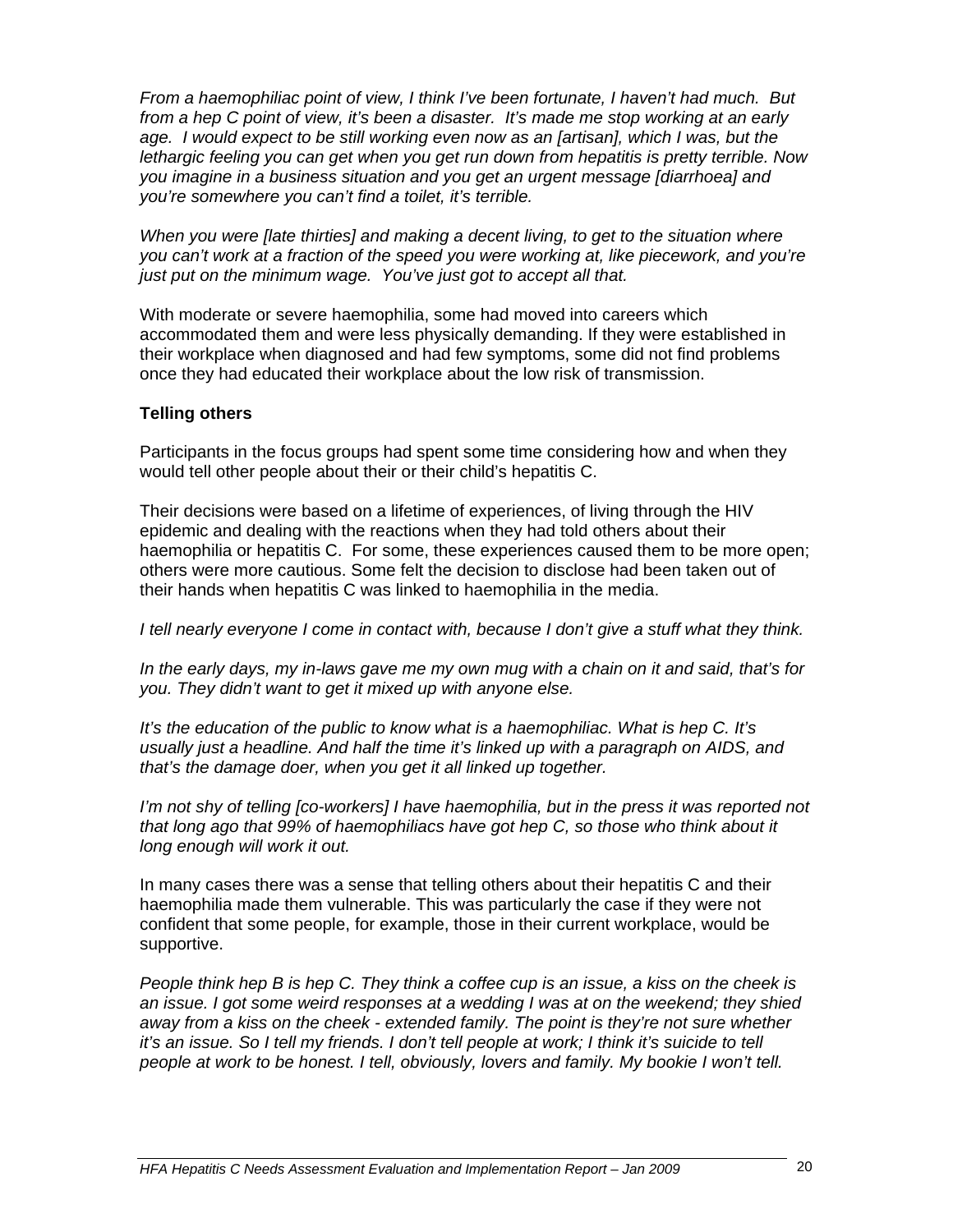Some feared losing their job:

*It wasn't so long ago that if someone said I'm a haemophiliac – oh, you've got have time off work, out the door. And it's only with the change of laws that it's discrimination. But just the same, we know guys that have worked for years and years and years with the boss not knowing. Others have been able to work with it and with the companies having full knowledge of their plight. [parent]*

*The other thing is that [sons] don't want to take time off. They don't want to ask for time off, because they don't want to tell the boss that they've got haemophilia or hep C. [parent]* 

*It's easier for [son] to say, I've sprained my ankle, then he goes in on a crutch. [parent]* 

With friendships, it was sometimes important to know that the friends could be trusted before disclosing to them. Some had painful experiences when friends had treated them badly after being told about their hepatitis C or haemophilia. This led to further isolation, and in some cases, depression.

*I think in our son's situation, he was more wary of who he would reveal anything to because he'd had incidences where it was used against him at university and even at school with people he thought he could trust. So that made him withdraw even more into himself at that stage… And that's when the depression started, in the late teenage years. He couldn't form relationships; people he thought he could trust with the information [about his hepatitis C] then threw it back at him or let the whole world know about it, then no one wanted to be around him. [parent]* 

For single men, telling new partners was difficult. Some waited until the relationship was more definite before bringing it up.

*So at what point do you say, just before we go ahead and do this, by the way, I've got hepatitis C? It doesn't happen. I don't do it. If I'm still sleeping with someone a little way down the track, then you talk about the haemophilia. My thing has always been to play safe and knowing that it's a real outside chance that it's going to get transmitted, I don't say anything in those first one or two encounters.* 

Over time some had become more skilled at knowing who to trust with the information about hepatitis C. Although this meant that they were unable to confide in some friends or relatives, there were other occasions where telling those they trusted gave them valuable support.

*I realised my mother hadn't told her brothers and sisters about hep C. Maybe she didn't have confidence in the way they would deal with it.* 

*The group of people that I've associated with – well, they know you've got something wrong with you if you walk like me. But then you discuss the fact that you've got haemophilia, a bleeding disorder, and along with that, that you've contracted hep C through blood product. And I think that people are more compassionate these days than anything. They don't discriminate, they're more interested to make sure that you're well.* 

Some saw telling others about their hepatitis C and haemophilia as an opportunity to educate others in the community.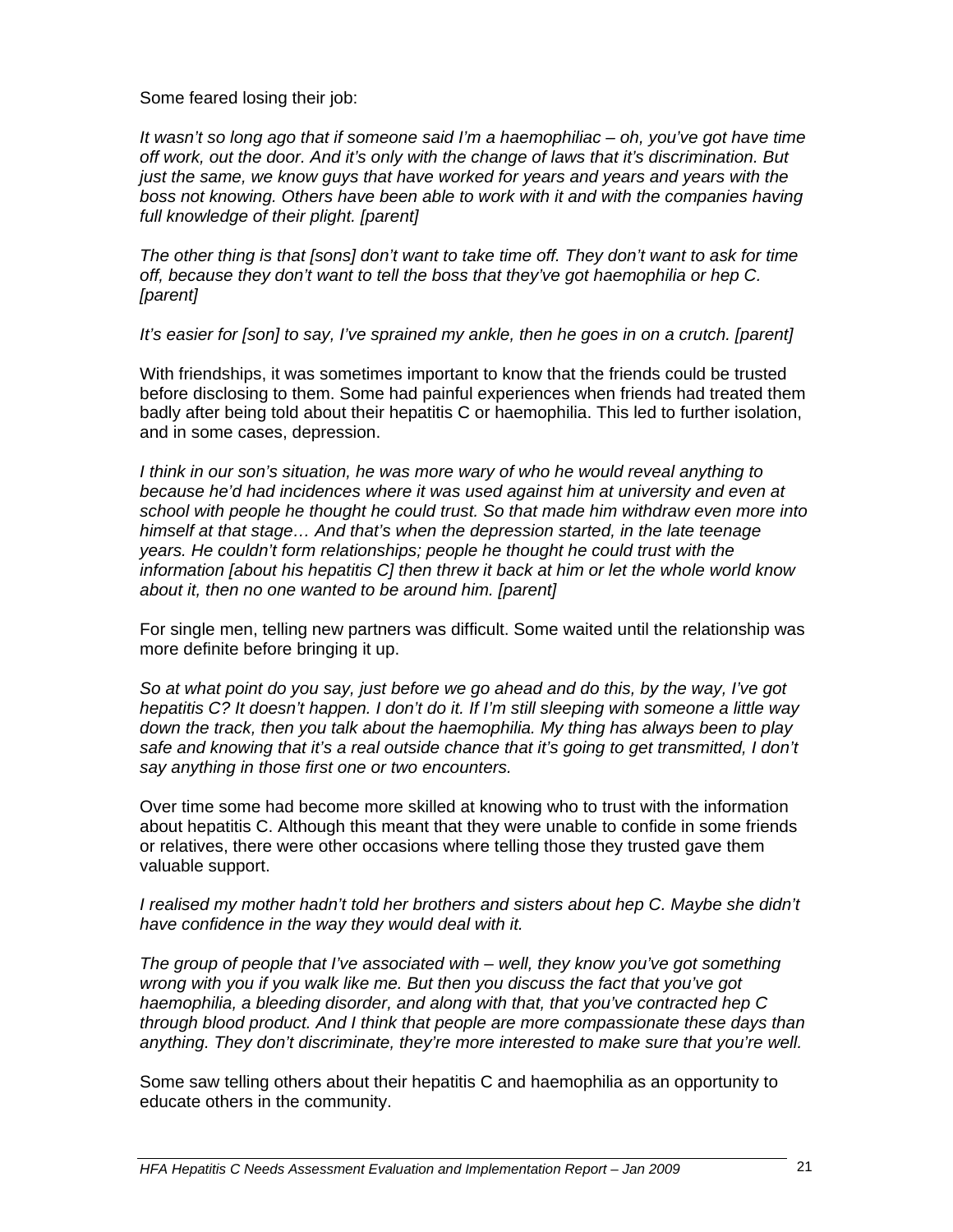*I don't have any problems with [telling people about my hep C], obviously, because I'm older and I don't really mind. Also because I have a fair knowledge about it and I know that I'm not going to contaminate other persons with hepatitis C and if they then have some sort of a worry, I'm only too happy to help them with some knowledge.* 

#### **Discrimination**

Clearly, many of the participants had experienced discrimination related to hepatitis C and haemophilia in workplaces, and from friends and others in the community at various times in their life. At other times they had experienced support and compassion rather than discrimination. They had learned to be more judicious in choosing those to tell and some were more confident in their ability to educate those who were misinformed.

Many participants thought they were more likely to disclose if the person's safety was at risk, for example, if they injured themselves and had a large blood spill in a public place.

However, they had been surprised at the lack of knowledge about hepatitis C among doctors and in hospitals. In the past some had experienced health care workers refusing to care for them or to provide adequate or respectful care.

*And the nursing staff at the time knew nothing [about hepatitis C]. And the [catering staff] wouldn't even come into the room, they used to put my food trolley on the floor and kick it in with their foot. Because I had an open wound. My sister saw them do that, and she trotted off after the surgeon because he had just left the room and he had no idea what was happening and then he went and tore strips off the catering staff.* 

#### **Support**

What supports did the participants find helpful?

- Their partners, family, parents
- Haemophilia Centre staff
- Haemophilia social worker or counsellor
- Hepatitis C counsellor or social worker
- Haemophilia Foundation
- Haemophilia and hepatitis C newsletters and magazines
- Hepatitis C Council
- Men's groups
- Online discussion forums

*You do get really depressed when you get that awful feeling, how has this happened to me. But I was very lucky; I had a wife who was working in [health field]. She understood most of it, perhaps better than most people, and she was a huge help to me.* 

*I also find these online things good too. I get a lot from chatting with other people in similar situations, so information in that way would be good too. Like an invite to hook me up with some of the other blokes for a [men's group] session.* 

*I gather from just a few of us at this table that this sort of forum is beneficial. Because you bounce off each other, find out about each other. To sit down and talk about stuff that was important to us that we were scared to tell someone who wasn't someone who had a bleeding disorder or your cousin or your workmate that you'd love to have said*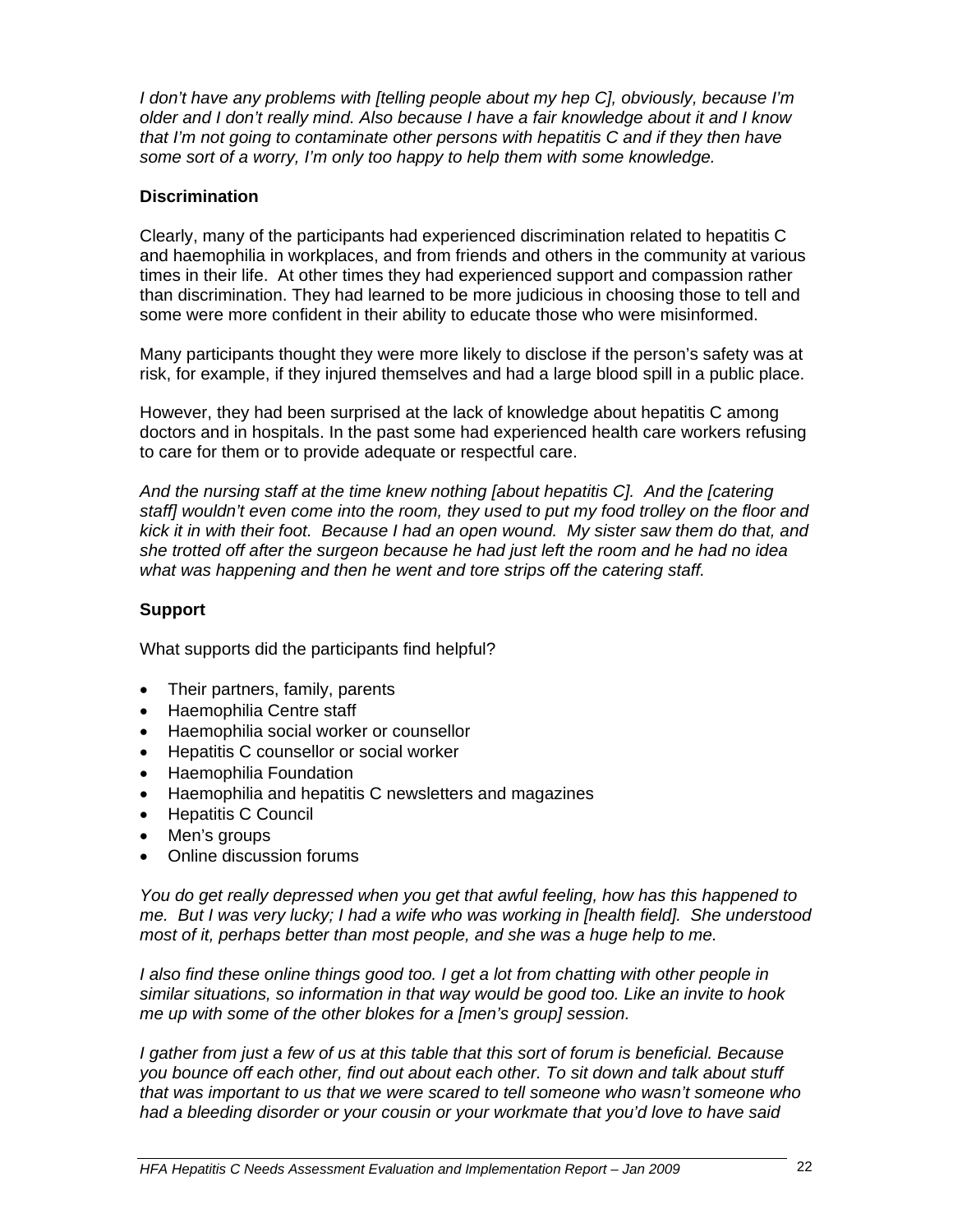*something about [your hepatitis C or haemophilia], but you couldn't. But you can with people of like situations.*

*I do find, as with that [Double Whammy] report and the [Hepatitis Council] magazine, just reminders, eat healthy, just to refocus when you are getting a bit reckless.*

Most of the single men said they lacked support and felt the burden of having to take care of themselves. Life was particularly isolated if they lived in rural areas or had mental health issues.

*If you are lucky enough to have a partner, even if it's a new thing, life is much better. And it's not easy for us blokes and a lot of us have to go without. It's a harsh reality if you don't have a partner.* 

*I don't get any support. I'd like to get someone to help me build my house, finish off my shed, just three weeks' work. Simple basic things like that. I've always had to look after myself.* 

Some found the focus groups to be helpful as the discussions were facilitated and focussed and there was an invitation to discuss their clinical issues which had been discouraged in their local men's group.

*And the mediator is someone who says, OK this is something that has come up over and over again, it's something that's not been dealt with, maybe we can actually progress with this. But it's people who have a common thread with hepatitis C, but it needs to be mediated because it can get off the track.* 

#### **CARERS**

All those who acquired hepatitis C from their plasma products are now adults. Parents in the focus groups described their role in caring for their adult children with hepatitis C as one of support, but thought that their influence was fairly limited.

*Just encourage regular checkups and positive attitudes. Support, always be there. [parent]* 

Sometimes they approached their son's partner in the hope that their partner might persuade them to have a liver health check.

#### **Carer support**

What were parents' needs for support? The participants felt that this could be variable.

Parents could be unsure who to confide in.

*And you don't know who to discuss things with because friends can become very wary. They're not sure – oh, should my child be playing with your child? And you don't want that to happen.* 

They also had uncertainties about accessing professional or peer support.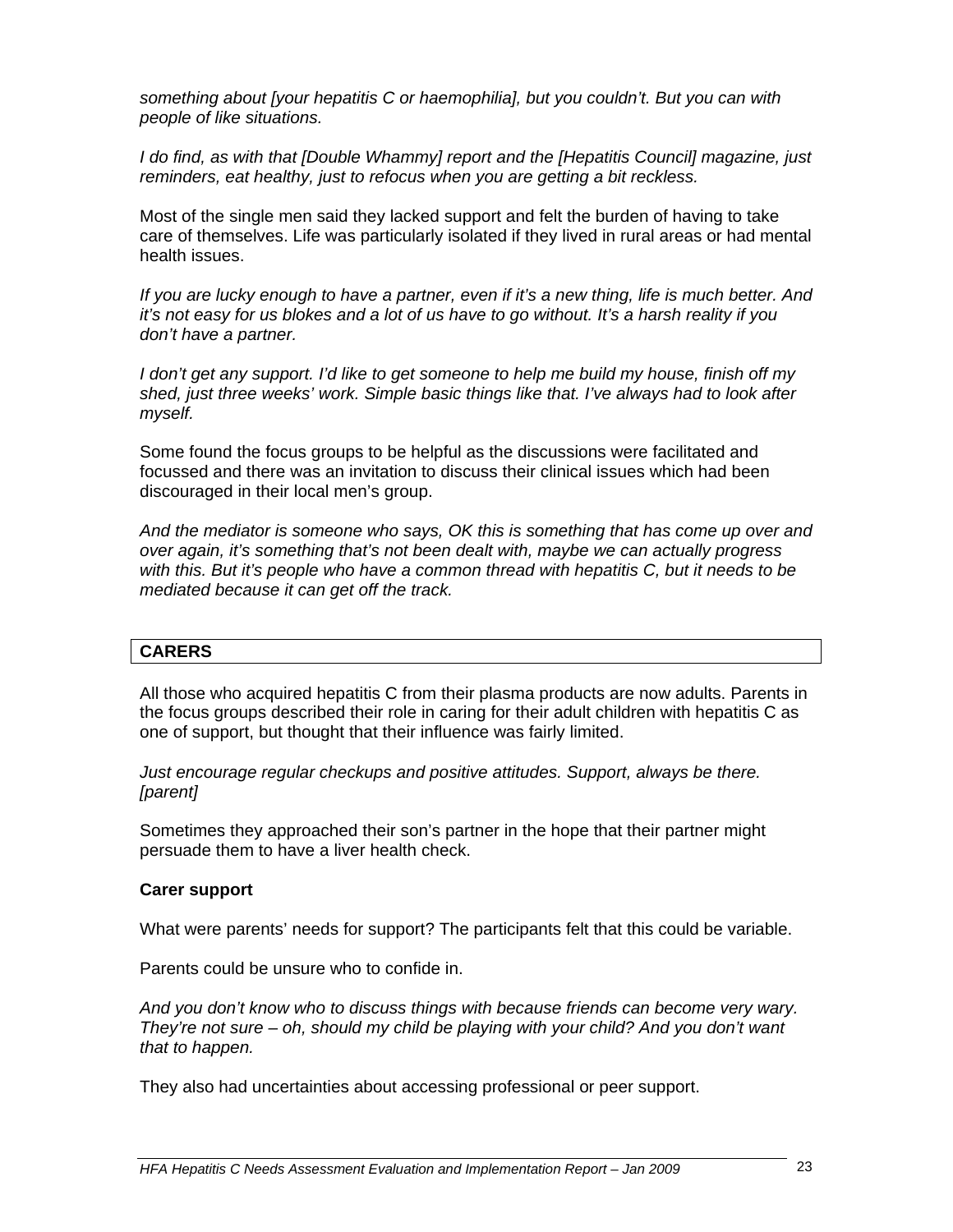*It's hard to know when to ask for help because you don't want to feel as though you're not coping. And it's then hard to know who then to go to for that help. Do you go to the Hep C Council, do you go to the Haemophilia Foundation, do you go to a clinic? Is it only you that's not coping? Is it you that can't get it?*

Some commented that the HIV experience had made peer support or gathering together to share experiences or ideas more unlikely.

*It's getting people together in the first instance to enable [peer support] to happen is very difficult. And the only time we had a resounding attendance at the meeting was when it was announced that HIV/AIDS was in the Australian blood stream. That was held here [public hospital] and [haematologist] delivered it and then after that everyone disappeared into the ether. And people would ring and say take my name off the list, they didn't want to see the word haemophilia associated with AIDS.* 

They and their family had used some services and found them helpful: the state/territory Haemophilia Foundation, the Hepatitis C Council.

*I find the Foundation particularly – reading the newsletter and the information that comes from them – helpful. The Hep C Council has been particularly good for my son.* 

#### **INFORMATION FEEDBACK**

#### **Information needs**

What other information or education about hepatitis C would be helpful?

- Holistic approaches to hepatitis C
- General good health and wellbeing
- What the future holds for someone with hepatitis C
- Hepatitis C genotypes
- The importance of having your liver health reviewed
- Available tests to review liver health, including types of liver biopsies, eg transjugular and through the abdomen
- Where to go for more information
- There is plenty of current information about hepatitis C from the Hepatitis C Council, HFA and the local Haemophilia Foundation

*Once you become aware that you have hepatitis C, you need to be additionally aware of what genotype you have so you can understand a little bit more about what the outlook is.* 

Some participants remarked that they were uncertain about the types of tests available and some were unaware of advances in hepatitis C tests in the last few years.

*[Genotype] is actually something that's confused me. Because when the doctor explained to me, you've got a genotype that can be treated. It confused me a bit because he said, some genotypes can be treated and some can't, and the ones that can only have a certain success rate. But now I'm understanding that I have one that's treatable, but it's not 100% effective.*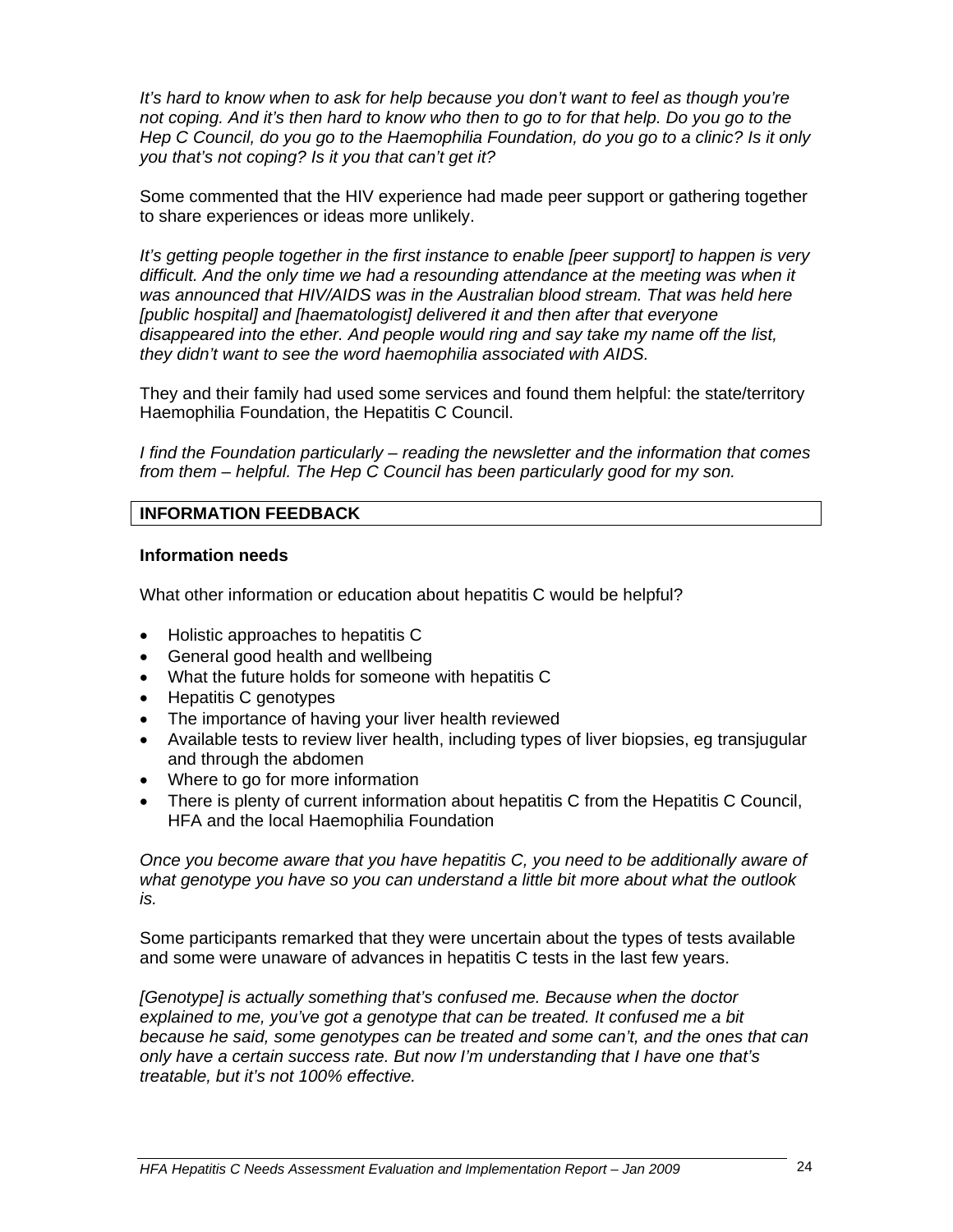*I just think for a lot of people with [bleeding disorders and hepatitis C], unless they can see it, [liver damage] has not happened to them. So maybe this new way of dealing with that [transjugular biopsy] should be advertised more readily so that they are aware that they can know a little bit more about where they're up to*.

How should people be kept up-to-date with information on hepatitis C?

- Send information by both mail and email to suit personal preferences
- Younger people don't read newsletters, even if they are on mailing lists
- Parents read newsletters: this keeps them informed about the latest on hepatitis C
- Few people go to information sessions as they are too busy
- Take care with confidentiality: information needs to arrive according to the individual's preference

*[Son] was so busy, he probably never opened [the Foundation newsletter]. It went straight in the bin. [parent]* 

*[Updated information about hepatitis C] could go in the newsletter. Because we read the newsletter. Mums read the newsletter, mum and dads, maybe not dads, but mums do. [parent]* 

*You could have patients who would be a bit annoyed if [hepatitis C information] popped up on their screen, whether they wanted their wife to know or their mum and dad or some kids running around the house. [parent]* 

#### **Feedback on hepatitis C information**

Some participants had noticed an increase in hepatitis C information in the last 12 months. They had noticed or accessed the information

- In the hepatitis clinic
- From the Haemophilia Centre
- From the Hepatitis C Council
- In Haemophilia Foundation newsletters
- In the media

*I'd say there's a lot more information about hepatitis C being printed all the time. I don't collect it, but I see it in the waiting room for the hep C clinic. And I think that's great.* 

*The Canadian haemophilia magazine give quite a bit of currency to hep C. But theirs is more on compensation, bad blood and everything else*.

Others had noticed no difference in the amount of information available recently.

#### **Feedback on HFA hepatitis C publications**

Participants were asked for comments on recent HFA publications about hepatitis C.

Hepatitis C information sheet no. 1

- Some had seen it and read it *A lot of it's just common sense. A couple of pictures of people would be good.*
- Some thought it was useful for people just starting to learn about hepatitis C, either people with bleeding disorders or others such as partners/family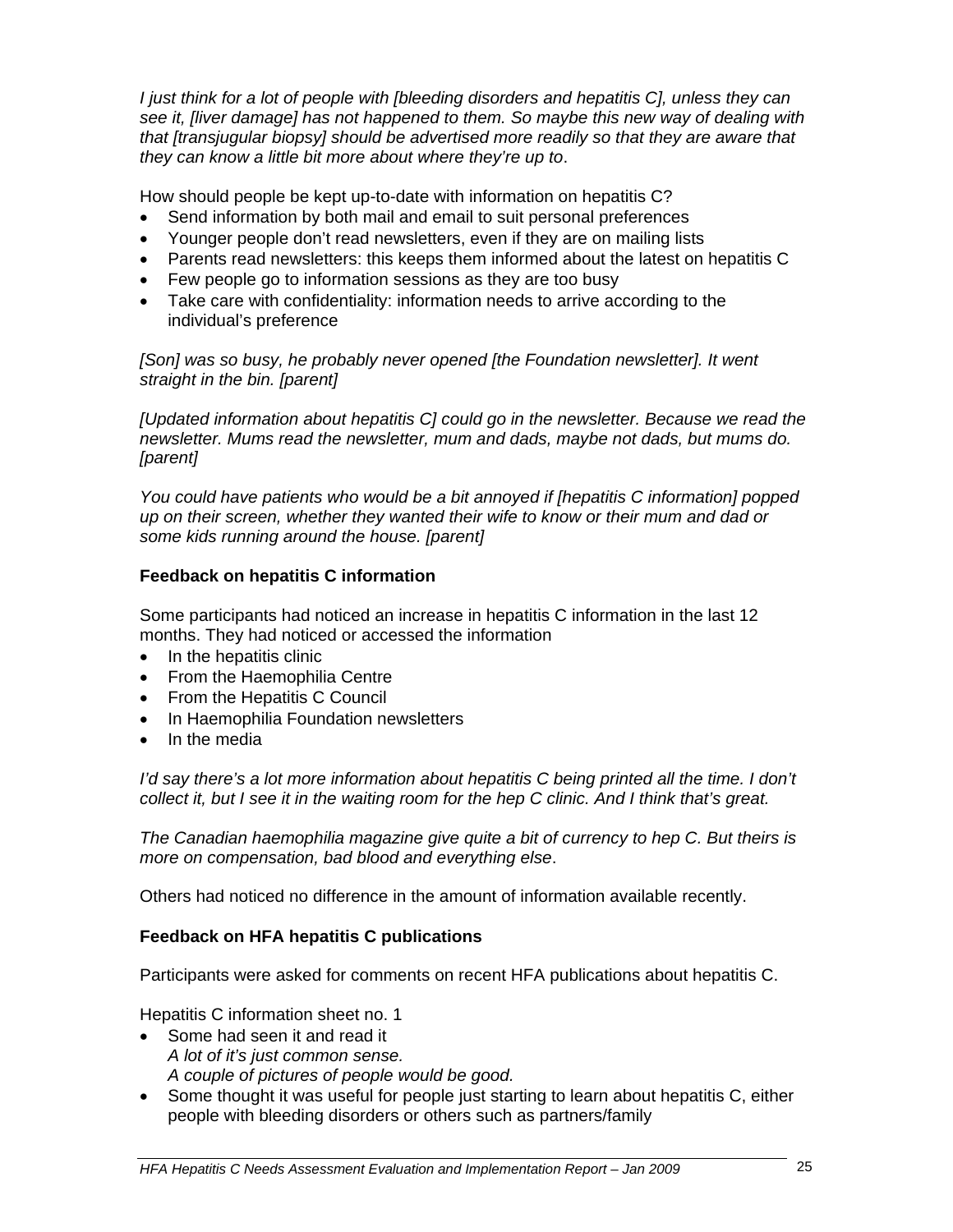• Some were unsure whether they had seen it or read it. Most from one state thought they had not seen it.

HFA Hepatitis C Needs Assessment *'Double Whammy'* Report

- Nearly all had seen it
- Some thought that it was too big, too complicated
- Others enjoyed the personal stories and the evidence that HFA was taking action on hepatitis C
- Some thought a simplified version would be better and had read the summary
- Some had not noticed the summary
- Most felt the recommendations were good, although some declined to comment

*I would rather it came in 3 separate volumes so you had time to pick out what you wanted to read about it, just the sheer thing of having to pick it up and flick through it.*

*I loved it. I loved the testimonies, I found they helped me, because I could see other blokes were going through some difficulty, in a lot of cases a lot more difficulty than I was even and I found that really bolstering.* 

*For someone starting out to learn about their hep C, that is too daunting. I read through [the Report] from cover to cover. Read through it on the toilet, that was fine. Picking this up and flicking through it. Just the mindset of this is my illness, how many of these things am I going to go through. You can't start with that.* 

*[The Report] was an eye-opener for me. I appreciated actually seeing some of the harsh things that were in it. It made me aware that hey, I've had a similar experience.* 

What additional comments did they have?

- They would like to see further action in response to the Senate Inquiry recommendations on financial assistance
- They would like to hear more positive stories about managing hepatitis C treatment

*It was nice to know that people were gathering information and were maybe preparing again to have another push and say in that Senate Committee that happened, you guys admitted that these guys were in a bad way because of some things that could have been prevented and you promised to help them. You said, no compensation, but we're going to help these people and so far, I've seen sweet FA… So this has been encouraging because I think this is the start of the process, but I think it has been a while now [since the Senate Inquiry recommendations] and I think a lot of our people are suffering. It would be great to see the fruit of that promise coming down - we're going to provide assistance for these people.* 

*We should hear more of these positive things that people actually do to get over the side-effects.*

*When [hepatitis C specialist] gets up on the podium and says there is a cure for hepatitis C, after we've been living with hepatitis C for a long time - that really sparks up interest. And now of course with the effectiveness of some of the treatments, there are more and more success stories, so we should hear more of them.*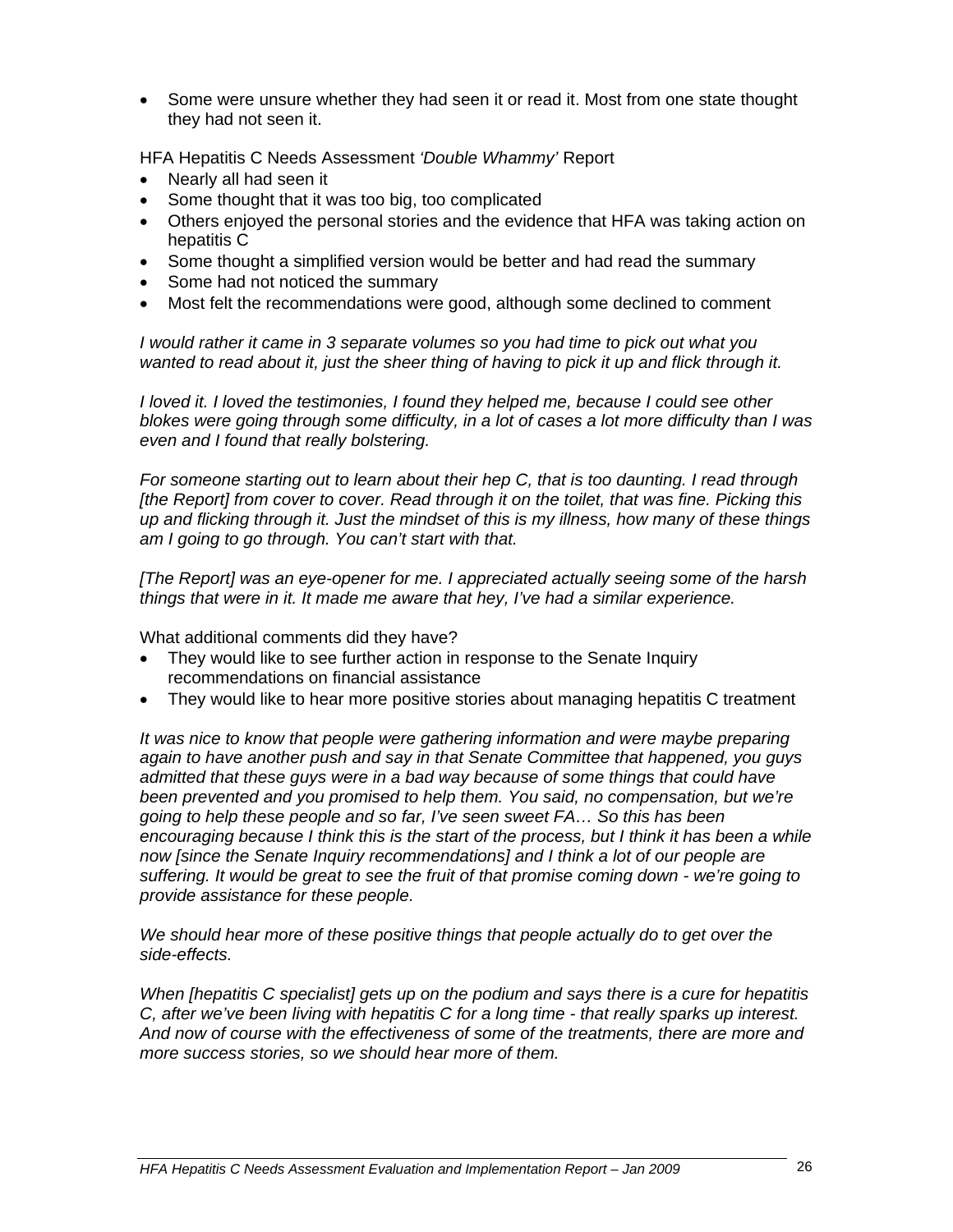#### **PRIORITIES**

What were their priorities in relation to hepatitis C?

Some felt that health and wellbeing issues were most important:

- Knowing more about their current hepatitis C status
- Improving their liver health, eg through a liver transplant, so that hepatitis C was no longer life-threatening
- Successful hepatitis C treatment
- Proactive hepatitis C care from the hospital
- Enjoying life with their new partner

*I don't fear death but I'd like to not have to die of a terrible liver disease that's going to be a bad quality of death. A lot has got to do with the way I feel about the living rather than the dying. But it would be a shame if I were to die of liver disease rather than something that is perhaps haemophilia-related.* 

*I'd just like to think that I could manage hepatitis C with the help of the people at the* [public hospital] and that when I'm in dire need, they'll look after me.

*I should follow up and get more results on where I am situated with hep C. What my health status is with hep C. But I'm quite healthy at present, but that doesn't mean I shouldn't follow up and know where I'm at.* 

For participants, health and finances were dependent on each other. Some felt that maintaining their current health as long as possible was a priority to give them the best options financially. Others thought that financial assistance or recompense was the most pressing need. This would help people who are currently struggling to manage financially and would make treatment affordable.

*For me, just to try and stop any decline into worse health, to try and maintain where I'm at would be great, I'd be very happy with that. And to hopefully stay productive. What would be great would be to stay in work long enough to pay off my flat so I've got somewhere to live when I do need to get out of the workforce.*

*I think the priority is to get financial – to make the interferon treatment affordable for members. I'm talking about recompense to enable a guy to take the time off work. The guy's got to pay a mortgage, how does he live on \$280 or \$300 a week. How is he going to educate his children? And his wife can't go to work, and if she's got to go to work, who looks after the children? It's endless. That's the biggest single problem that the guys face… There is an obvious alternative. Don't have the treatment. That's their choice. Can I afford it? Yes or no. Life threatening? Yes, I need to have it. How will I finance it? [parent]*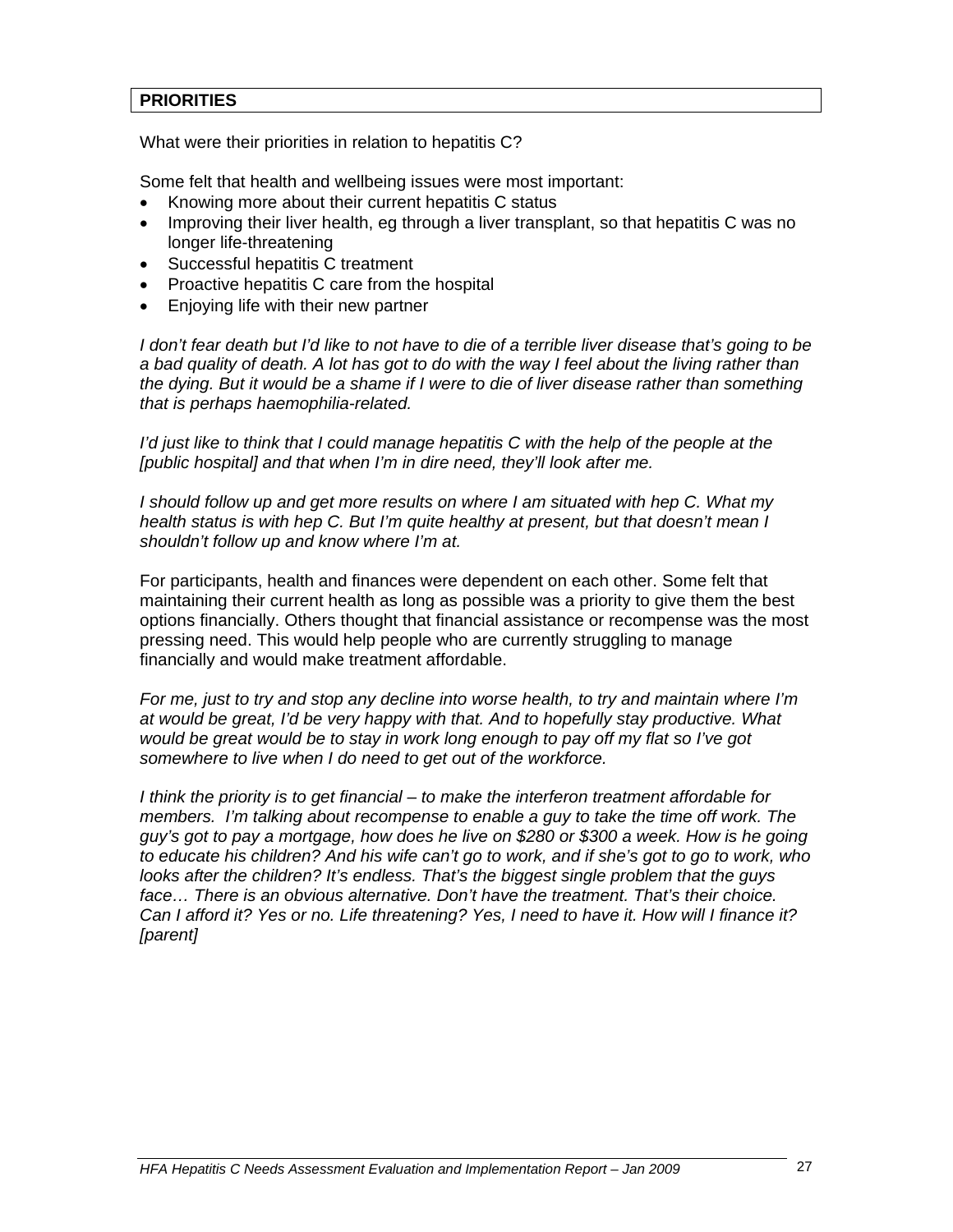#### **CONSULTATION WITH HAEMOPHILIA FOUNDATIONS**

Consultation to follow up the 2007 Needs Assessment was conducted with Haemophilia Foundations in two states/territories alongside the focus groups.

#### **Health issues and treatment**

- **Long-term infection:** have had hepatitis C for a long time. Health issues relating to hepatitis C are changing as people age and disease progresses.
- **Complexity of health issues:** increase as people grow older. If hepatitis C was under control, would make it easier to deal with haemophilia
- **Treatment uptake:** not sure how many people are taking up treatment if appropriate. Some may be used to managing it and unsure about taking on treatment. Possibly some misunderstandings about the nature of hepatitis C. Sense that there is a lack of action among some people with bleeding disorders about their hepatitis C care.

#### **Health care services**

• **Access to hepatitis C treatment:** Relatively easy access to high quality treatment in major cities. Variability in hepatitis clinic environment and resourcing between cities and states. Access to treatment in rural/regional areas more difficult – not enough hepatitis C specialists. Better to come to major city. Co-infection care more co-ordinated.

#### **Support**

- **Professional support:** not available recently in one state as Haemophilia Social Worker/Counsellor positions vacant. In other state, always available if requested. Is very important during treatment but sometimes hard to access.
- **Barriers to seeking support:** culture of stoicism, being independent, self-sufficient as a way to manage haemophilia. Tend to try to work around hepatitis C rather than seek help. Needs with bleeding disorder always changing, have to adapt to many situations, can become overwhelming. Extra complications if HIV co-infected.
- **Other supports:** reliant on family, friends, partners
- **Rural/regional areas:** difficulties with confidentiality, access to support

#### **Financial issues**

• Length of time on treatment is a barrier. Difficult financially. May have to take time off work and are vulnerable workwise. Earning capacity already low and cost of living is high. Employment opportunities not as wide as others. Since HIV experience, men are wary of disclosing haemophilia to employers; it is then doubly hard to raise hepatitis C, as would have to disclose haemophilia as well. Fear discrimination.

#### **Other issues**

- **Being older:** difficulty of dealing with hepatitis C along with everything else. Hepatitis C can take a back seat to other conditions or be masked by other conditions. More likely to have liver damage, although some well. Become more fragile with haemophilia.
- **Being younger:** relationships, disclosure, finances. Need education on hepatitis C, also on diet and exercise.
- **Being female:** not much known. Perhaps may feel like the odd one out because information and services more geared to the man with haemophilia.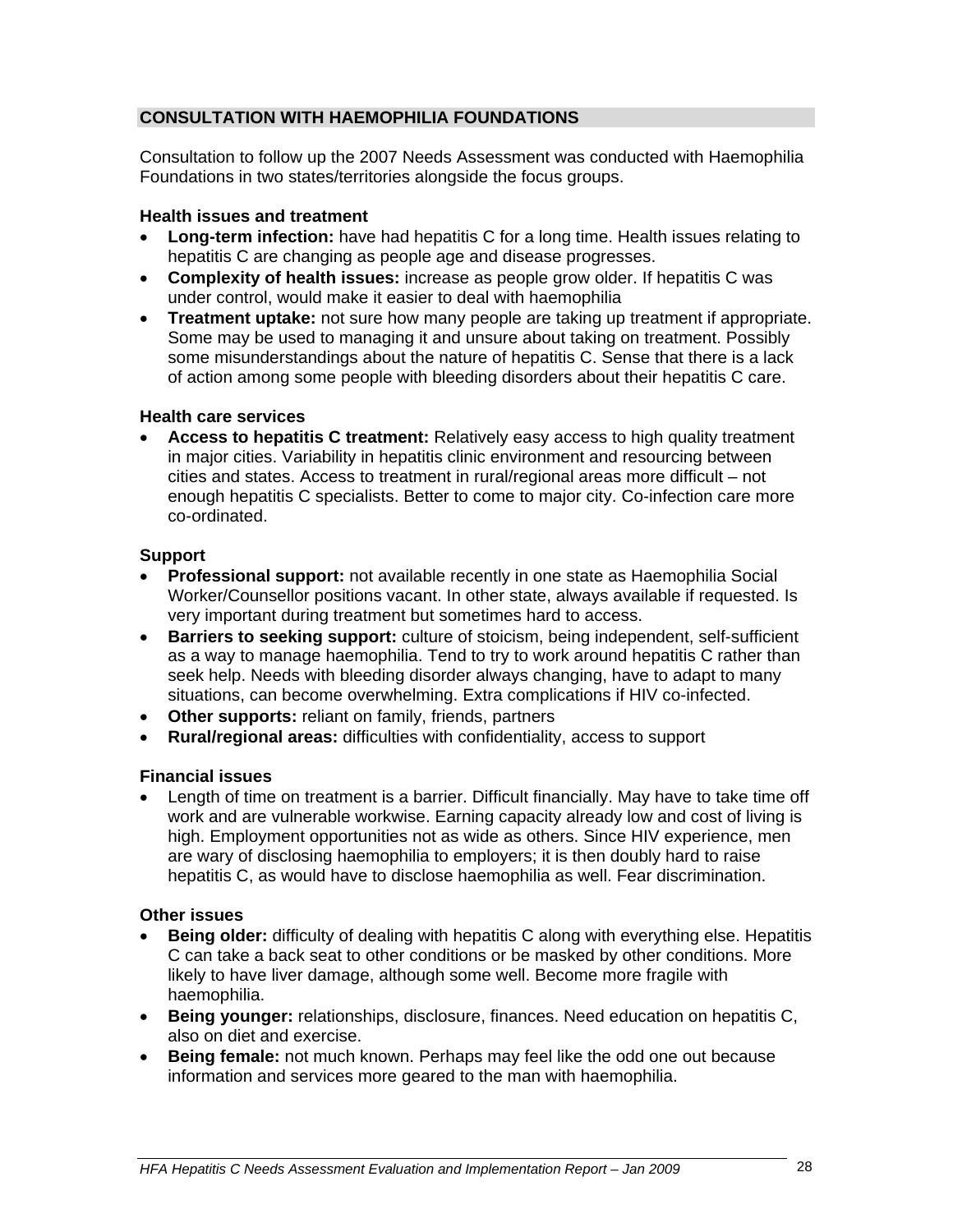#### **CONSULTATION WITH HEALTH PROFESSIONALS**

In-depth consultation was held with haemophilia and hepatitis health professionals in two states/territories to accompany the focus groups.

In other states/territories, haemophilia health professionals were consulted about changes in the last 12 months and feedback on HFA hepatitis C publications.

#### **Health issues and care**

- **Health status:** Haemophilia Centres continue to report seeing increasing numbers of older patients (30 yrs and older) whose liver health is deteriorating. A few people in each state are progressing to end stage liver disease; some are on liver transplant lists. Of the younger patients (in their late teens or early 20s), some are more likely to no longer have hepatitis C as they cleared it naturally or had successful treatment when they were young. Those in their 20s seem less likely to have major hepatitis C symptoms as yet.
- **Monitoring:** In the focus groups states/territories hepatitis clinics perceive that Haemophilia Centres now have a better understanding of hepatitis C monitoring and are providing monitoring to more patients. This is confirmed by the Haemophilia Centres, although they are concerned about the patients they don't see and have been unable to review their hepatitis C status.

Nationally: Haemophilia Centres report that they have a greater awareness of reviewing the hepatitis C status of their patients where possible. In some states the Centres are undertaking a systematic review. Others review patients when they have the opportunity, eg during a hospital visit, particularly where the Centre deals with large patient numbers.

 **Treatment uptake:** In the focus groups states/territories hepatitis clinics have not reported a higher uptake of hepatitis C treatment by people with bleeding disorders in the last 12 months, although the Foundations, focus groups and Haemophilia Centres reported that more people are thinking and talking about treatment. The clinics continue to be concerned for the liver health of the patients who are not engaged with the Haemophilia Centre.

Nationally: Haemophilia Centres note that patients in their 20s are more focussed on managing their lifestyle concerns, establishing themselves in relationships and careers, and are generally not considering treatment at the moment as they are too busy. One Centre noted that people in this age group usually do not prioritise treatment unless they are experiencing major symptoms. They thought this was due to concerns about side-effects and managing the length of treatment, which could be from 6 -18 months, particularly as they are not well-established financially. However, treatment is more likely to be successful when the person is younger.

Several Centres commented on a renewed interest in hepatitis C treatment among their patients with the prominence of hepatitis C over the last 12 months, especially if they hear personal stories about the new treatment regimes, eg at the Haemophilia Conference, in Haemophilia Foundation publications or from others who have completed treatment. This includes people who have previously not been interested in treatment, eg those who have genotype 1, which usually is less responsive to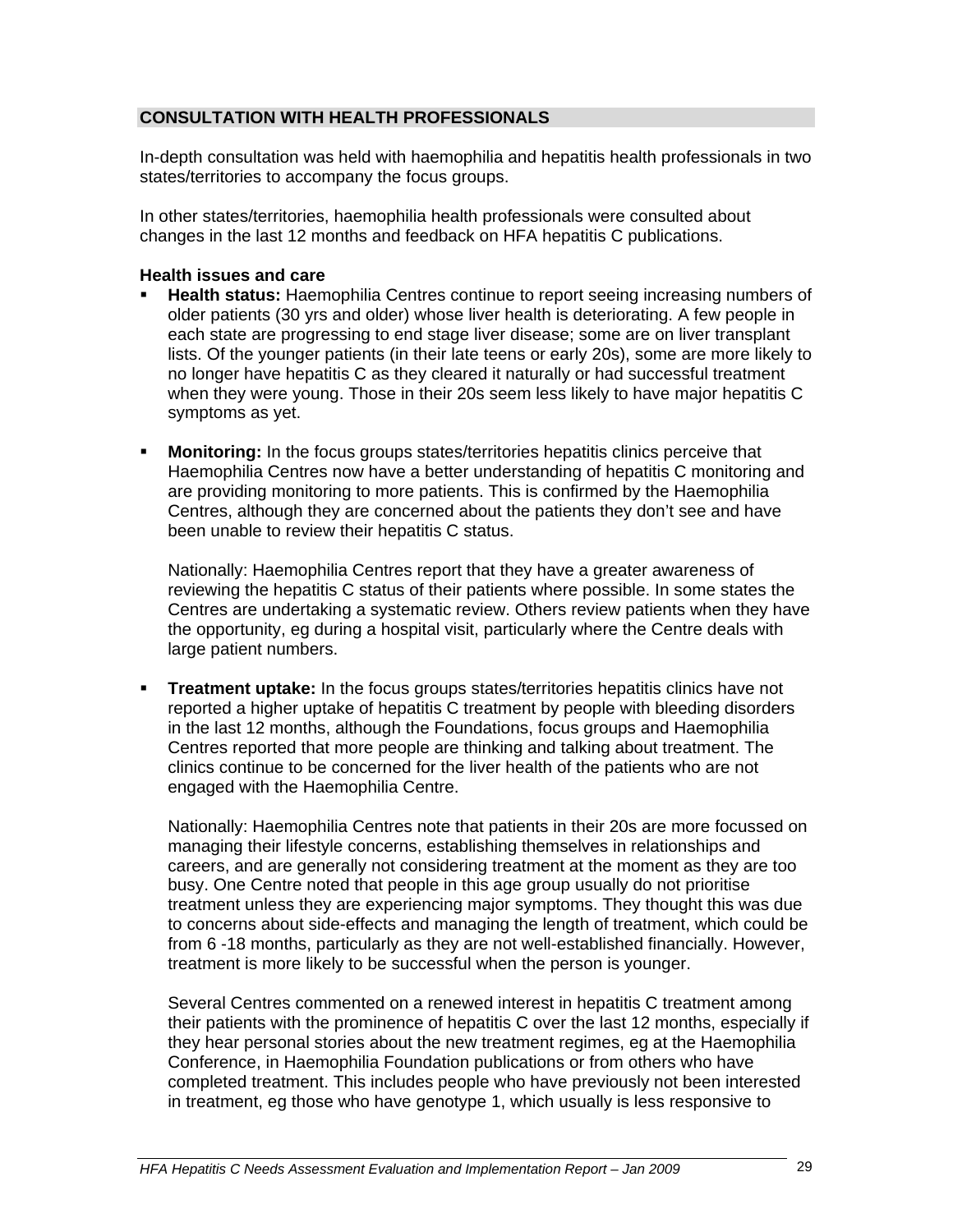treatment than genotype 3, or have had unsuccessful treatment with interferon monotherapy.

**Patient contact:** Some Centres report that they do not have contact or responses to review letters from many patients as home delivery of factor means they no longer need to attend the Centre. Some Centres no longer have clinics and maintain contact with patients via phone or email. The Centres commented on the impact of the loss of "waiting room discussions" to the informal support and information in the bleeding disorders community. Most Centres have lost contact with a significant number of people, particularly those with mild or moderate haemophilia, and do not have information about their current hepatitis C status. If the person's haemophilia and hepatitis C is being managed by their GP, the GP may have referred them to a hepatitis clinic but the Centre would have no communication about this unless their GP has set up an Enhanced Primary Care multidisciplinary team arrangement with the haematologist. Centres are concerned that some people may not be having their liver health monitored.

In other forums, other Centres have reported having more contact with patients because they are in touch to order their home deliveries. Some Centres maintain a regular multidisciplinary haemophilia clinic for adults; one includes an informal dropin support group in an adjoining room led by the local Haemophilia Foundation and the Haemophilia Social Worker/Counsellor, which provides a forum for informal discussion about people's health and wellbeing and the latest on monitoring and treatments.

 **Communication between hospital departments/co-ordination of care:** Haemophilia Social Workers/Counsellors are vital in providing networking and communication between hepatitis clinics and Haemophilia Centres. In most states except one there is little routine communication. This was brought home in one state/territory where the positions were unfilled for some time. During this period there was very little information flow from the hepatitis clinic.

If the person's haemophilia is well-controlled and they do not need to attend the Haemophilia Centre often, their hepatitis C care may be lost to follow-up. There is usually no follow up at the hepatitis clinic after hepatitis C treatment failure. Some Haemophilia Centres have a proactive program to follow up monitoring and treatment results and review patients with hepatitis C regularly, but this is resource intensive as a staff member needs to consult individual medical files and research and co-ordinate the relevant results.

One Centre suggested that with the current system the person could decide which clinic or doctor is responsible for monitoring their hepatitis C care and let the other members of their care team know who this is. This information could be part of their comprehensive care plan.

 **Complexity of care needs**: People with bleeding disorders and hepatitis C can be overwhelmed by the complexities of their health problems, especially if they are also co-infected with HIV. With mobility problems and hepatitis C symptoms, let alone HIV, they can find it too difficult to manage all of their health care issues. They deal with the most pressing and others they let slip, leading to further health problems for some. This highlights the importance of a comprehensive care model which includes support for managing multiple health problems and negotiating the health system and social services.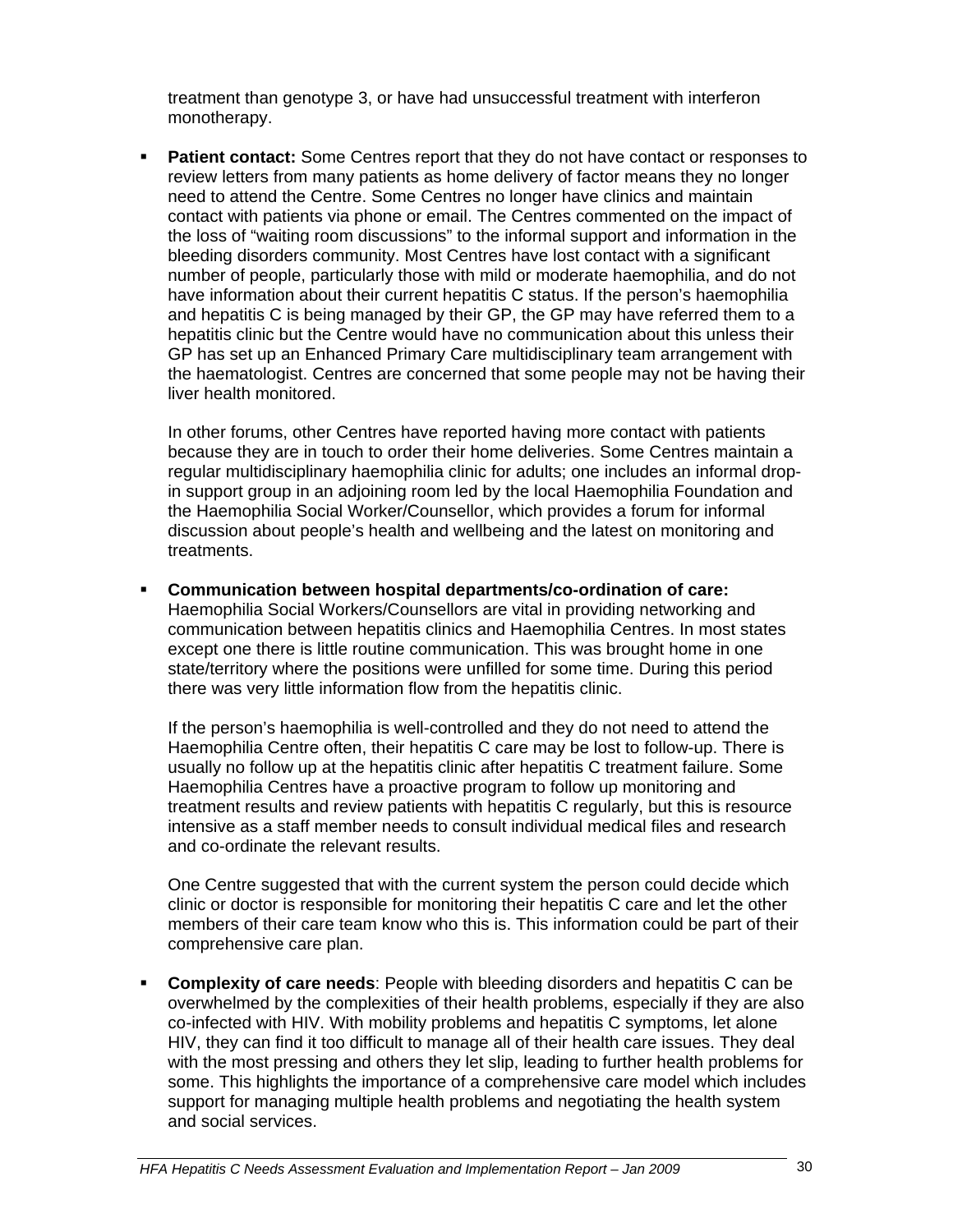#### **Support and psychological/social issues**

**Providing support:** Men with bleeding disorders and hepatitis C rarely seek support directly and many are wary of acknowledging health problems or mental health issues. Health professionals need to build a relationship of trust over time to work effectively with them. Usually this involves informal catch-ups when people have come into the hospital for other reasons, eg during a hospital stay as an inpatient or when they are visiting the Haemophilia Centre for a review or health problem or to pick up product.

Some men would like to discuss their health with each other but feel they lack the proper environment as they no longer see each other at the Haemophilia Centre and their men's groups have focussed on social activities. Weekend workshops and support groups can work well if well-facilitated and safe environments for discussion are provided.

Informal discussion groups, such as the drop-in group for people waiting for their Haemophilia Clinic appointment (see *Patient contact* above), can be very effective in providing support and a sense of connection to the bleeding disorders community.

- **Managing unsuccessful or unavailable treatment:** Support and care for people who currently cannot have hepatitis C treatment due to other health problems or whose hepatitis C treatment was unsuccessful are becoming increasingly important. Existing mental health issues and issues resulting from treatment continue to be a problem and people require support that is provided sensitively. Some do not want to consider treatment if it involves a psychiatric assessment.
- **Impact of lifestyle issues:** concerns about potential financial hardship are preventing many people from considering treatment at a time when treatment is more likely to be successful. Difficult for people to take the time off work to attend hepatitis clinics when waiting to see specialist and have blood tests can take several hours. Evening clinics unavailable in some areas.
- **Disclosure:** people need step-by-step assistance with how to disclose. There also needs to be information targeted at partners.

#### **Co-infection**

- **Hepatitis C treatment:** Some people are now stable with their HIV drugs and could consider hepatitis C treatment. Some are also looking at IVF to have children, which is not compatible with hepatitis C treatment due to treatment side-effects. Others struggling to gain control of HIV. Treatment is less likely to be successful than if mono-infected with hepatitis C, but some have had successful treatment.
- **Hepatitis C management:** usually people who are co-infected have their hepatitis C and HIV managed by the Infectious Diseases/Immunology Unit. Most have their liver health reviewed carefully if they attend the clinic. Most units hold regular multidisciplinary meetings with Haemophilia Centre about individual patients. Some people do not attend HIV/co-infection clinics, particularly those who do not believe HIV causes AIDS.

#### **Rural/regional/remote**

• **Hepatitis clinic services:** one state has directed extra resources for hepatitis nurses in regional/remote areas. This has enabled haemophilia nurses and social worker to facilitate the introduction of the person to the hepatitis clinic and there is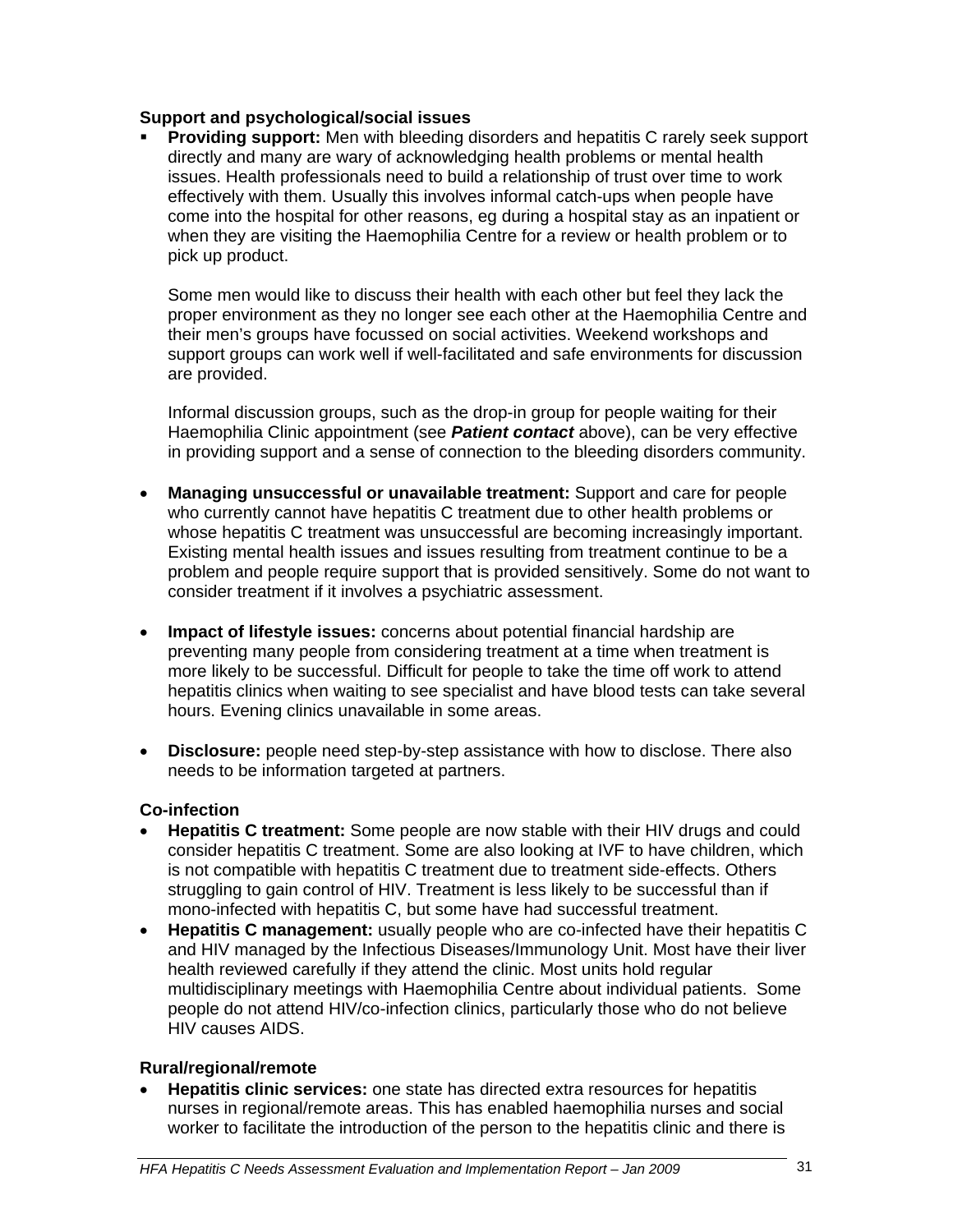now a contact at the clinic to reinforce and support the person. In other states there is limited access to hepatitis services. It is unknown how much people know about their liver health and hepatitis care. Some people come to the major city to access hepatitis care.

- **Attitude to care and treatment:** people tend to be more self-sufficient in remote areas and prefer to manage with less support. Will seek treatment when see that they need to. Often managed by GP; otherwise by haematologist.
- **Financial issues**: travel to major centres for treatment and care can be expensive. People have difficulty managing the cost. Reimbursement processes have been complicated in the past.
- **Support:** difficult to access in rural/regional areas.

#### **Paediatric centres**

• Do not currently have any children or young adults with hepatitis C. Children from countries where hepatitis C is common are screened before they come to Australia and none so far have hepatitis C. Can access relevant information on hepatitis C from the adult centres or from the Hepatitis Council, if needed.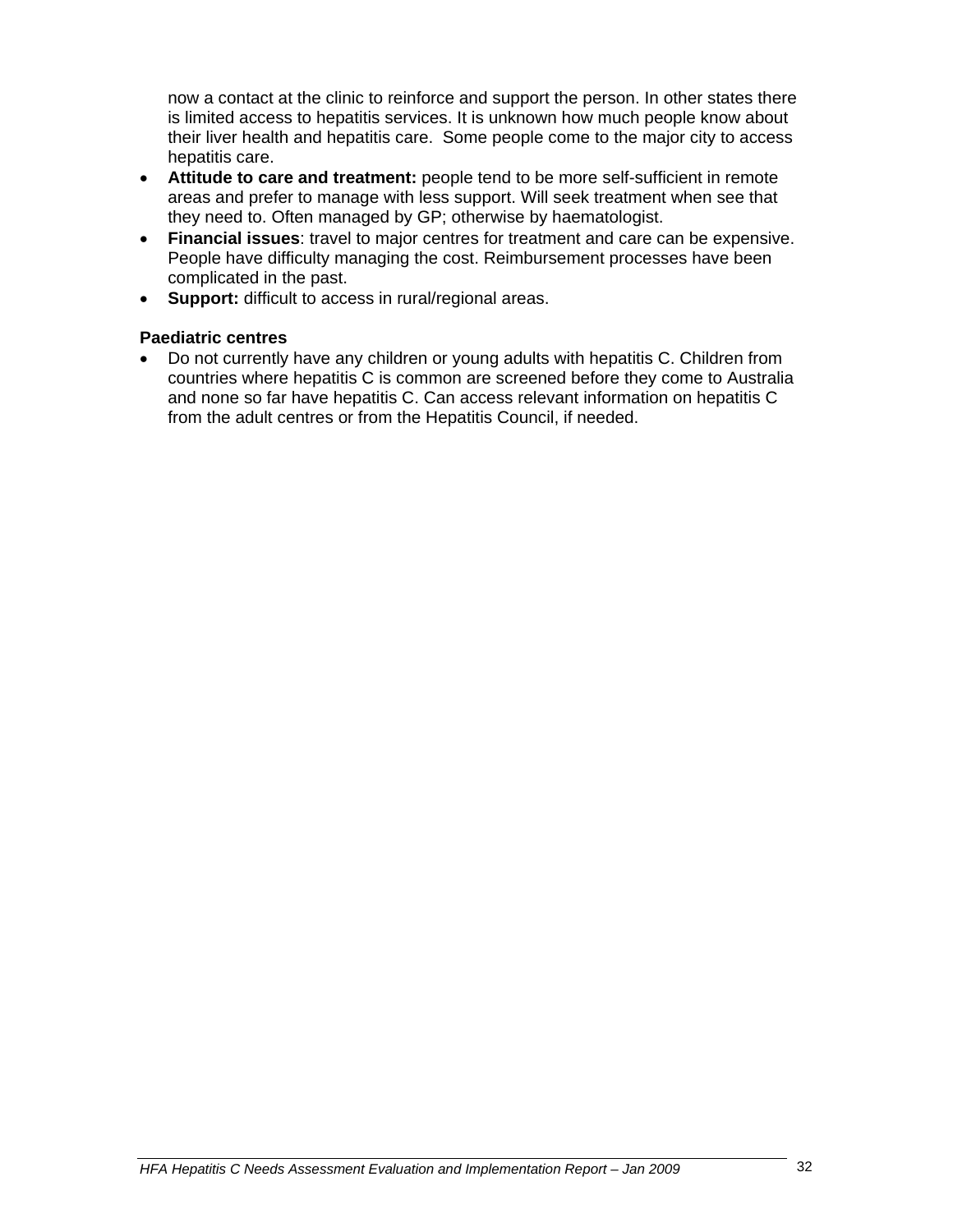#### **FEEDBACK:**  *'DOUBLE WHAMMY'* **REPORT AND HFA HEPATITIS C PUBLICATIONS**

HFA sought formal feedback on the needs assessment report from the community and from health professionals through

- An anonymous community feedback form ("*Your Say*")
- Meetings/teleconferences with haemophilia health professional groups (see **Outcomes**).

Community feedback form (*"Your Say"*)

There was a low response from the community to the formal feedback process.

- 7 feedback forms returned by 18 April, 1 in May 2008
- 7 agreed or agreed strongly that their experiences were like those in the Report; 1 did not respond
- 7 agreed or agreed strongly that the current recommendations will meet the needs of people with bleeding disorders affected by hepatitis C; 1 didn't know
- 6 made additional comments. These included
	- o Reading other people's stories helped to identify symptoms not previously associated with hepatitis C
	- o Need more information for people who are HCV antibody positive but do not have symptoms
	- o Need more information on preventing the spread of infection at home, around food
	- o Helpful if HFA provided a secure chat room on web site to share feelings and experiences
	- o Difficult to co-ordinate haemophilia needs in mainstream services when not at Haemophilia Centre. Haemophilia Centre access difficult for some, but not using Haemophilia Centre can result in poor care.
	- o Disability and pain associated with haemophilia and hepatitis C is the major problem. Need for permanent full-time carer and supported accommodation with rehabilitation facilities at a relatively young age, especially if single.
	- o Hepatitis C has had a great psychological impact. Anger about the route of acquisition, silence in the family and among others due to their experiences of the HIV epidemic, and being informed casually when it was a serious issue have all left their mark
	- o Physical and emotional pain caused by hepatitis C is frustrating and difficult to make real through a report; leaves you feeling isolated
	- o Have been living in difficult financial circumstances as a result of hepatitis C acquired through the blood supply. Would like to see acknowledgement and support from government, but have no confidence in anything changing to improve quality of life.

#### **Informal feedback on** *'Double Whammy'* **Report**

Haemophilia health professionals were also asked about any informal community comments on the report during the evaluation consultation.

There has been some feedback from Haemophilia Social Workers/Counsellors that members mostly agreed with the Report. Some members thought that the people in the focus groups had probably understated how angry they really were. Others have come forward to tell more positive stories about treatment. Reading about other people's experiences had helped some members to see that they were not alone. They had looked at their liver health again and reconsidered treatment to improve their quality of life.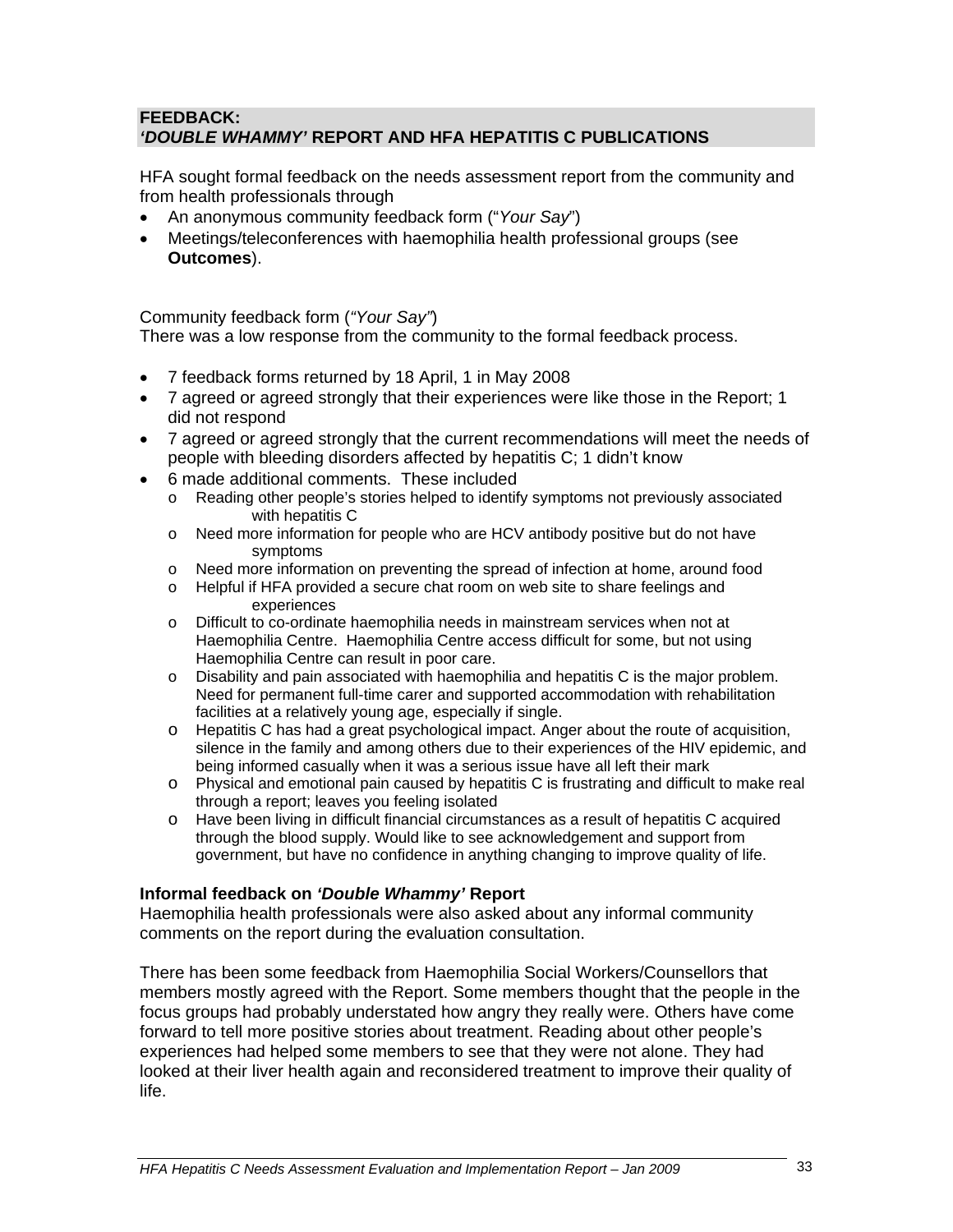HFA intentionally included personal stories in the Report in the hope it would assist people feeling isolated, and the feedback confirms how important personal stories are. In response, HFA has included some personal stories from the *"Double Whammy"* Report in *National Haemophilia.* Personal accounts have also become a major part of information fact sheets, both in print and on the web site.

#### **Summary of feedback on** *Double Whammy* **Report**

- Most people noticed the Report and the title caught their interest. Some read it, some dip into it at times. Some read the summary instead, although many did not notice it as it was placed inside cover of report. Some felt it was too large for them, although they understood its use as evidence for government and health professionals.
- **People were pleased to see action on hepatitis C and a forward plan.**
- **Some people have had more positive experiences with hepatitis C and treatment** than reported in the *Double Whammy* report. Hearing about these experiences as well would give hope to those considering treatment.
- Otherwise experiences were largely similar, although perhaps the level of anger understated. Recommendations appropriate. The personal stories were powerful and important: people don't feel so alone and some were encouraged by them to take action on their health. Others thought the personal stories might be too daunting at first for someone coming to terms with their hepatitis C.
- Would be good to recycle personal stories in bite size pieces, eg by topic or to illustrate fact sheets. Promote or re-release summary as some people overlooked it.

#### **Other HFA hepatitis C publications**

Haemophilia health professionals and Haemophilia Foundations were also asked for any feedback on other HFA hepatitis C publications as part of the evaluation.

- **Hepatitis C information booklet**: helpful and readable information; concise. Need more information on treatment options, being comfortable with your medical practitioner
- **Hepatitis C updates:** good format and information, especially *Understanding Your Test Results*. Liked personal stories; need more positive stories for treatment. Need to promote as many people missed them due to timing of release just prior to World Haemophilia Congress.

Further community feedback on HFA publications is included in the Focus Groups section of this report.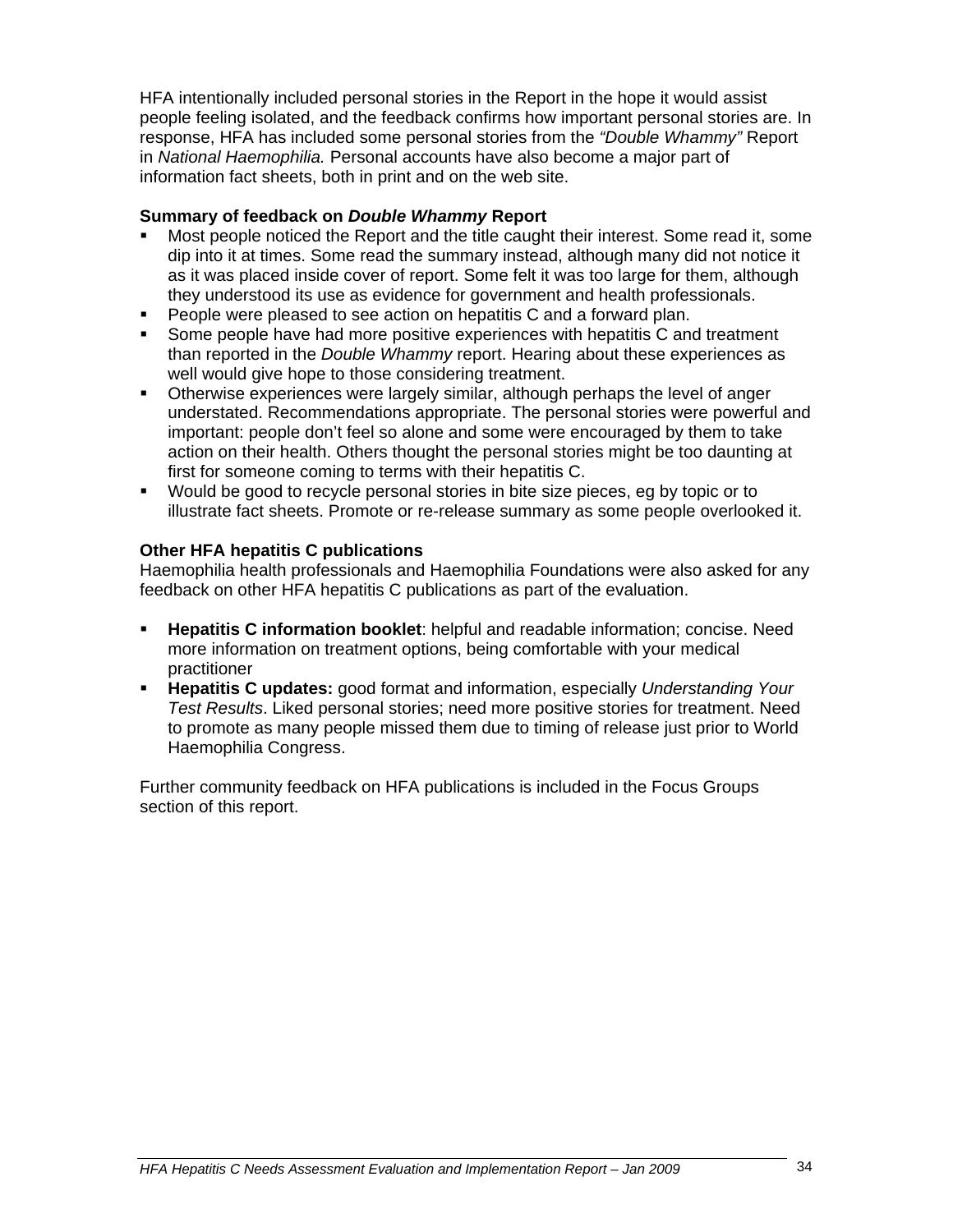#### **OUTCOMES**

#### **'Double Whammy' Report distribution**

The HFA needs assessment 'Double whammy' report was completed and released at the Haemophilia Conference in October 2007.

The report has been distributed to:

- The bleeding disorders community through mailouts
- Haemophilia Foundation Council delegates and Committee members
- Participants at the Haemophilia Conference
- Haemophilia health professionals
- The HFA Hepatitis C Advisory Group
- Hepatitis C Councils who participated in the consultation
- PLWHA organizations who participated in the consultation
- Other key stakeholders

The community mailout also included an 8-page summary of the report.

The report and the summary are also available on the HFA web site.

#### **HFA Hepatitis C Working Party**

Immediately after the release of the Needs Assessment Report, HFA Council established the HFA Hepatitis C Working Party. This Group reviewed and prioritised the recommendations in the Report and prepared a plan to implement the recommendations.

#### **Access to hepatitis C retreatment**

HFA made a submission to the Pharmaceutical Benefits Advisory Committee (PBAC) on 11 April 2008 recommending that the criteria excluding people who have previously had interferon-based treatment from subsidised retreatment be reviewed and that hepatitis centres providing treatment should also be required to provide an education and support package for patients and their partners/carers. A copy was also sent to Professor Robert Batey from the Hepatitis Sub-Committee of the Ministerial Advisory Committee on AIDS, Sexual Health and Hepatitis at his request.

This submission was considered at the PBAC meeting on 9-11 July 2008. HFA was advised in August 2008 that PBAC had recommended retreatment for hepatitis C should be covered by a government subsidy under the Pharmaceutical Benefits Scheme (PBS). PBS listing will take place as of 1 December 2008. PBAC has referred the HFA recommendations about a support and education package to specialists providing hepatitis C treatment.

#### **Haemophilia health professionals**

To follow up the Report, the co-chairs of the Haemophilia Nurses' and Social Workers/Counsellors' Groups were consulted for feedback and further action. On their recommendation, there were further discussions with their Professional Groups. These discussions highlighted:

- People with bleeding disorders' experience of hepatitis C is variable and both Haemophilia Foundations and Haemophilia Centres need to deal with it in a multifaceted way, trying a range of approaches
- Importance of a holistic approach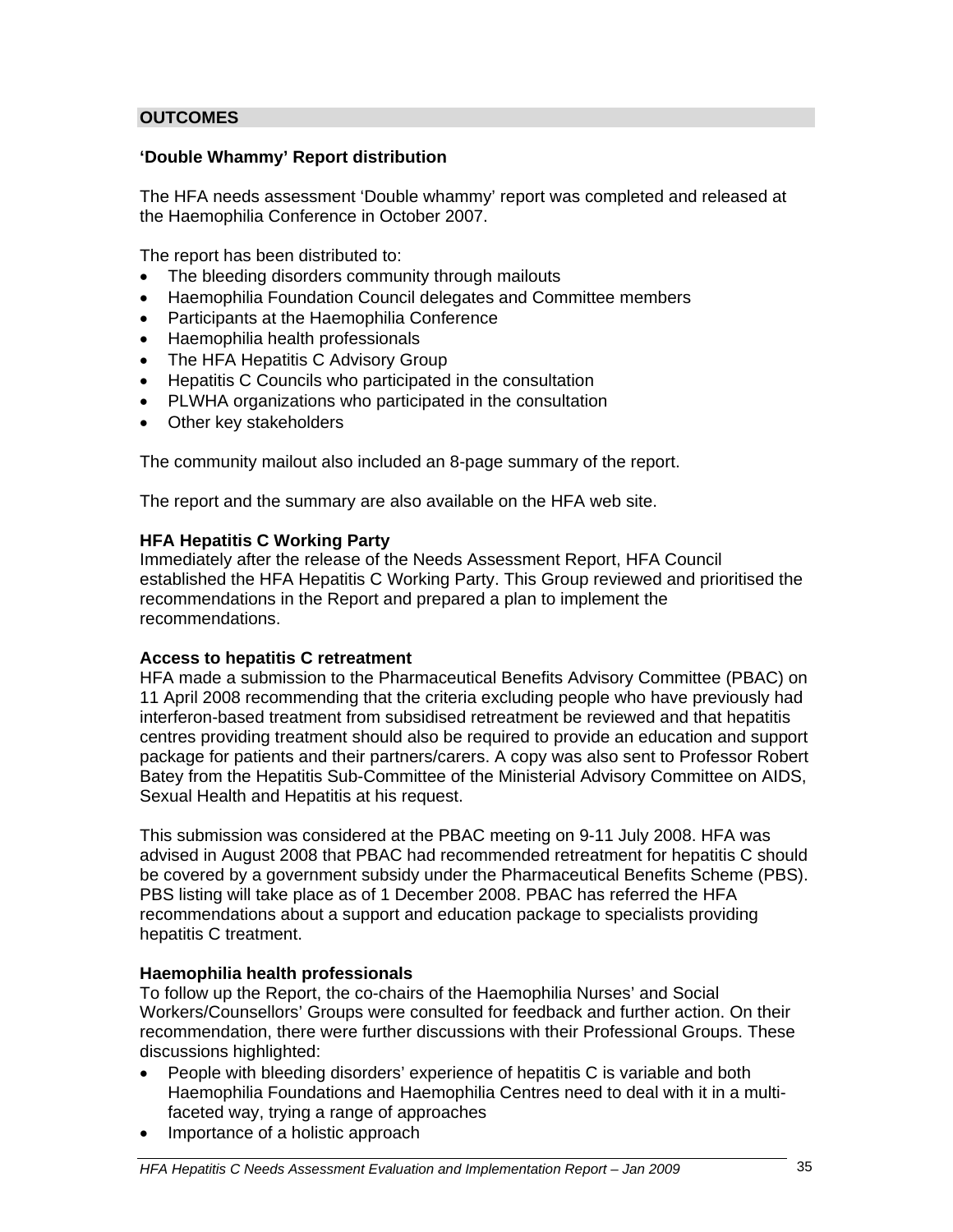- Informal support alongside Haemophilia Clinics (tea/coffee and chat) with Haemophilia Social Worker/Counsellor and Haemophilia Foundation representative has been very effective in raising awareness of hepatitis C issues and promoting action on health without intimidating patients
- Resources: A4 fact sheets on specific disclosure/discrimination issues would be more useful than booklets; also a general information sheet on financial management; general resources to support counselling and specific advice
- Patient funding for transport/travel to appointments is inadequate, particularly for those in rural and remote areas, and is a serious barrier to hepatitis C monitoring and treatment.

#### **Resources and education**

As part of Hepatitis Awareness Week, HFA released two brief information updates:

- Understanding your hepatitis C test results<br>■ Hepatitis C Treatment Snapshot
- Hepatitis C Treatment Snapshot

These included personal stories, as advised by the community advisory group, and were targeted at people who use the internet for information. They were launched by the HFA e-news bulletin and are available on the HFA web site.

In response to Report feedback, a series of newsletter articles were developed on particular topics using personal stories from the Report. These have been printed in *National Haemophilia* and have been circulated to state/territory Foundations for reprinting in their newsletters.

HFA has made funding applications for:

- **Discrimination and disclosure booklets**
- Web site information on hepatitis C (less text, high quality graphics)
- **Revision of Hepatitis C information booklet/series of updates on priority topics**
- National wellbeing workshop development and pilot

#### **Insurance, superannuation and financial issues**

HFA Board is addressing the approach HFA will take in relation to members who require financial support.

Australian insurance law assumes that companies will use actuarial advice (ie, statistically, what are the risks involved in insuring this person?) to develop policies and premiums and allows discrimination where this is seen to be reasonable. Having a preexisting medical condition such as haemophilia as well as a blood borne virus may severely impact on access to insurance.

- HFA has sought expert advice in this difficult area.
- John Berrill from Maurice Blackburn has developed a national guide on insurance and superannuation for people with bleeding disorders and has been working with haemophilia social workers and counsellors nationally. The guide is available on the HFA web site.

#### **Community responses to Report/awareness**

There have been several radio segments on the Report:

- Radio interview 3RPH (Vision Australia) 15/1/08 Guest of the week (national)
- Radio interview HepChat 3CR -21/2/08 also available in podcast
- Segment on ABC Radio Morning Show (Brisbane) 31/7/08